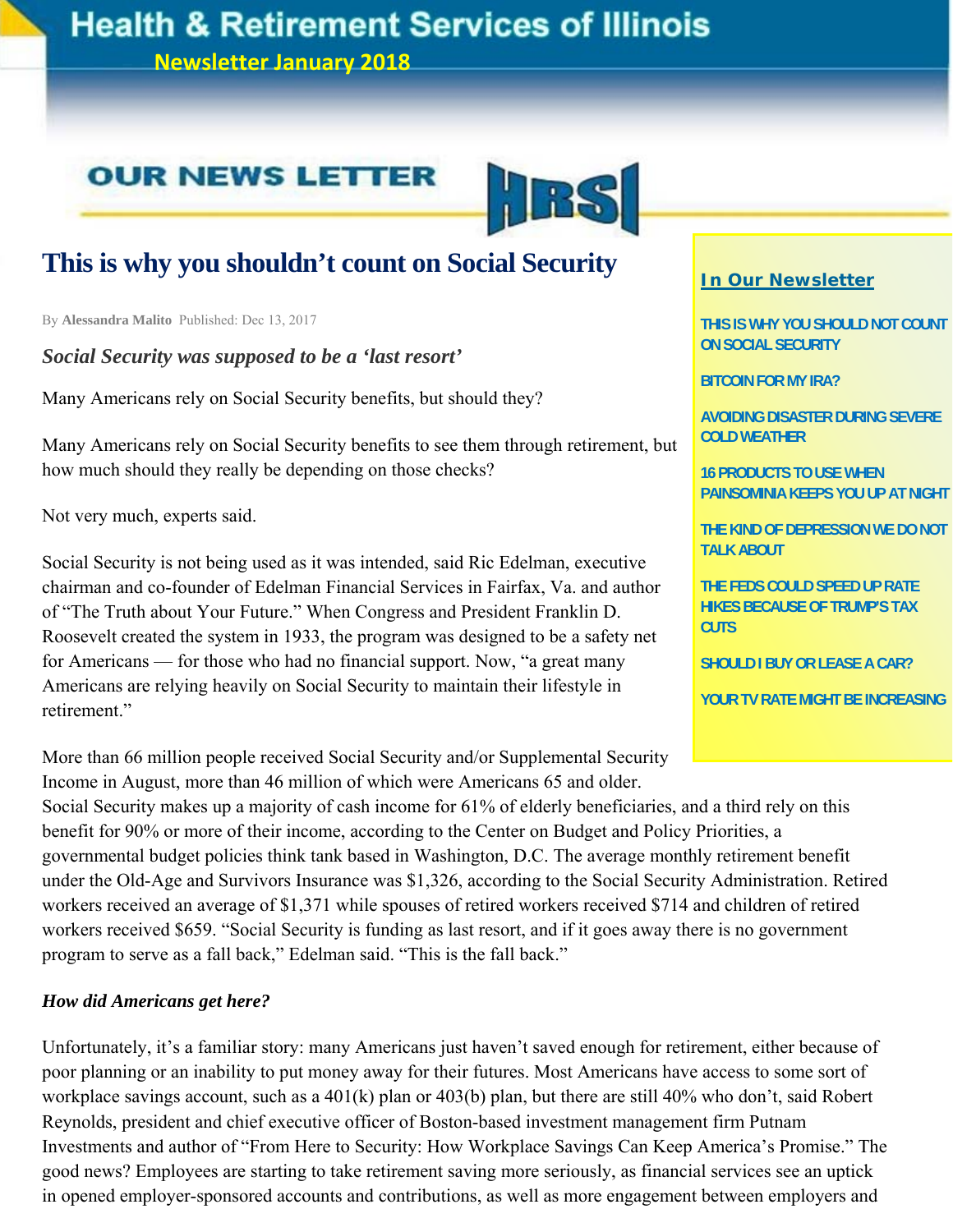employees on financial well-being. There are also other sorts of retirement accounts available outside of work, such as traditional or Roth individual retirement accounts.

#### *How much should Americans ideally be relying on Social Security?*

First, Americans should look at how much they depend on Social Security, Edelman said. They should either look at how much they receive in these benefits, and how much that benefit funds their lives (or their parents if they're not yet receiving their own checks). Then, cut that check by 30% and see if that reduction would put them in the red, he said. "Could that cause your mom to be homeless? Could she afford food and medications?" he asked. Depending on the answers, "you have to start developing a plan to deal with it." Younger Americans in particular need to take notice and adjust their expectations, as some sort of change to the Social Security system is expected within the next 13 years.

## **SOCIAL SECURITY FACTS**

Established on Aug. 14, 1935 as an independent agency.  $\blacksquare$  Its primary responsibilities were for old age insurance. unemployment compensation and public assistance. Social Security is financed through payroll taxes. Employers and employees each pay 6.2% of wages up to \$118,500 in 2016. The self-employed pay 12.4%.  $\blacksquare$  The program, as it stands, is expected to be depleted in the 2030s. ■ To see your Social Security Statement, with estimates of your future retirement benefits, you can sign up for a "my Social Security account." https://www.ssa.gov/myaccount/ ■ To learn more about Social Security, or for more questions, visit the agency's website: https://www.ssa.gov/

Source: Social Security Administration

#### *What's the future for Social Security?*

The system is expected to be exhausted by the early 2030s, experts say. Americans are still paying into the system every paycheck. What will happen, however, will be a cut to the benefits Americans receive. The government has noticed. The Social Security Administration put out a note last year saying Social Security and Medicare are both facing long-term shortfalls under the current structure, and that they together accounted for 42% of federal program expenditures in the fiscal year of 2016. In its 82 years, Social Security alone has collected almost \$20 trillion — and it's already paid out \$17.1 trillion, leaving about \$2.8 trillion in its two accounts (the Old-Age and Survivors Insurance Trust Fund and the Disability Insurance Trust Fund) at the end of last year. The government expects the accounts to steadily decline until they are depleted in 2034. One way to relieve this over-exhaustion of the program is a 31% cut in benefits, the House Ways and Means Social Security Subcommittee Chairman proposed last December, which includes raising the full retirement age to 69 (up from 66 to 67), reducing benefits for above-average earners and eliminating the cost-of-living adjustment for individuals earning more than \$85,000 (or \$170,000 for married couples).

#### *Many people overestimate their Social Security benefits*

There are a lot of nuances to claiming Social Security benefits, such as when to do it or what is considered when calculating these payments. Two in five future retirees say they don't know what can be withheld from payments, and more than half are not sure how divorcees or children benefit, if at all, from Social Security,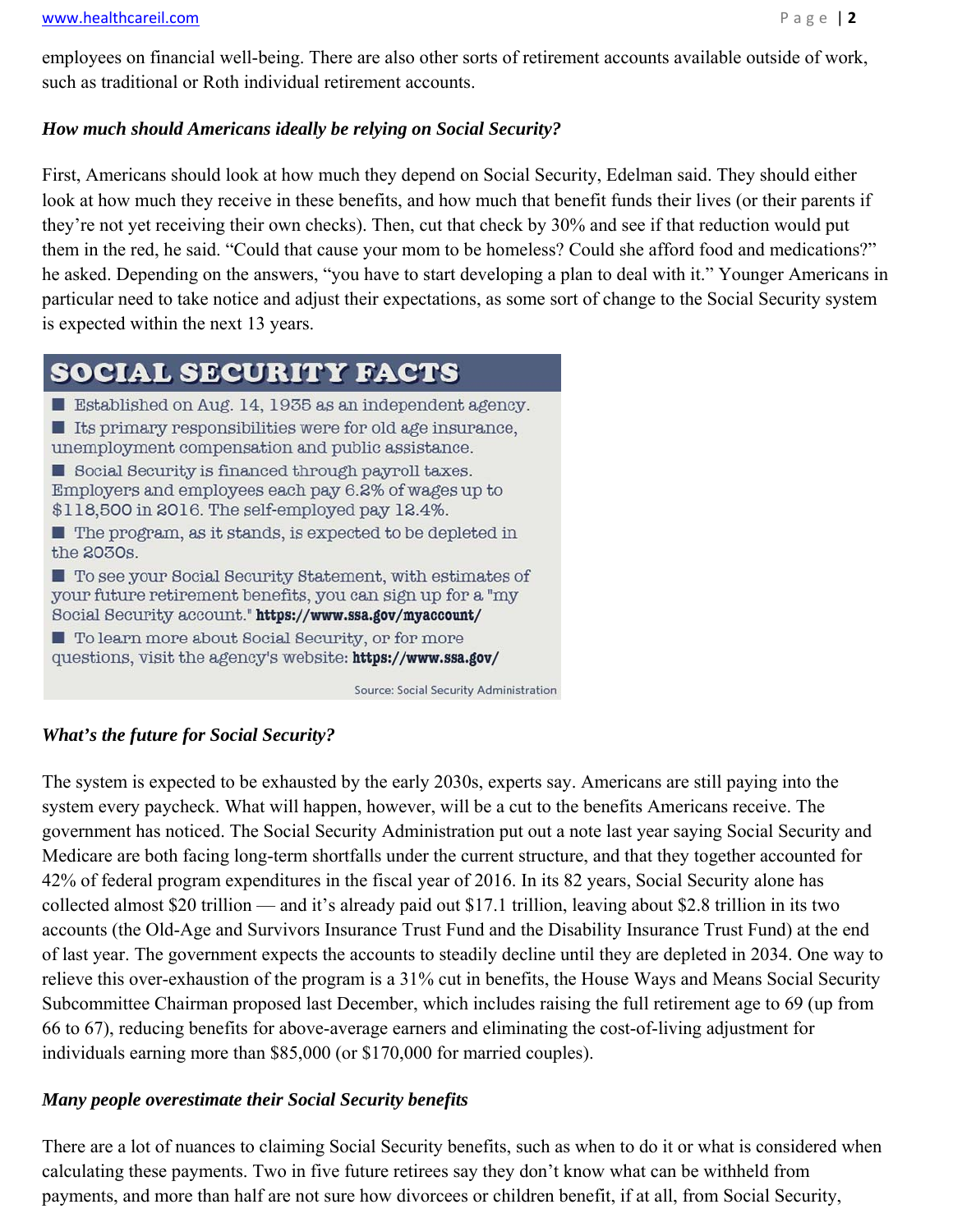according to a Nationwide survey of more than 1,000 adults. Retirees are also more likely to overestimate their benefits than underestimate them — about 25% of recent retirees said their Social Security payments are less or much less than expected, the survey found. Three in five said they received what they expected. Future retirees can create an account with the Social Security Administration's "my Social Security" to view their statement, where they can see estimates for their future benefits and earnings once a year to verify wages and taxes paid are correct.

#### *What can people who rely so much on Social Security do?*

Americans should look at expenses they can control on a monthly basis, such as shelter, food and clothing, said Ryan Miller, a wealth manager at Plancorp Financial Services in St. Louis. Some expenses, such as health care, vary widely and are constantly increasing. Americans, at least those in good health, can also control how long they work and what they do, so if they can keep working, they probably should, he said. "They may just have to work another five or 10 years, or decide the kind of lifestyle they want they may have to turn back a little, and not be so extravagant," he said.

Though the trust funds for Social Security aren't expected to be depleted for another 17 years, which means older Americans today don't need to do much, those about 15 to 20 years out from retirement should start acting now, Edelman said. "They need to assume their Social Security benefits will be smaller than they anticipate," he said. "Someone who is 40, or 20, will probably see a radical difference."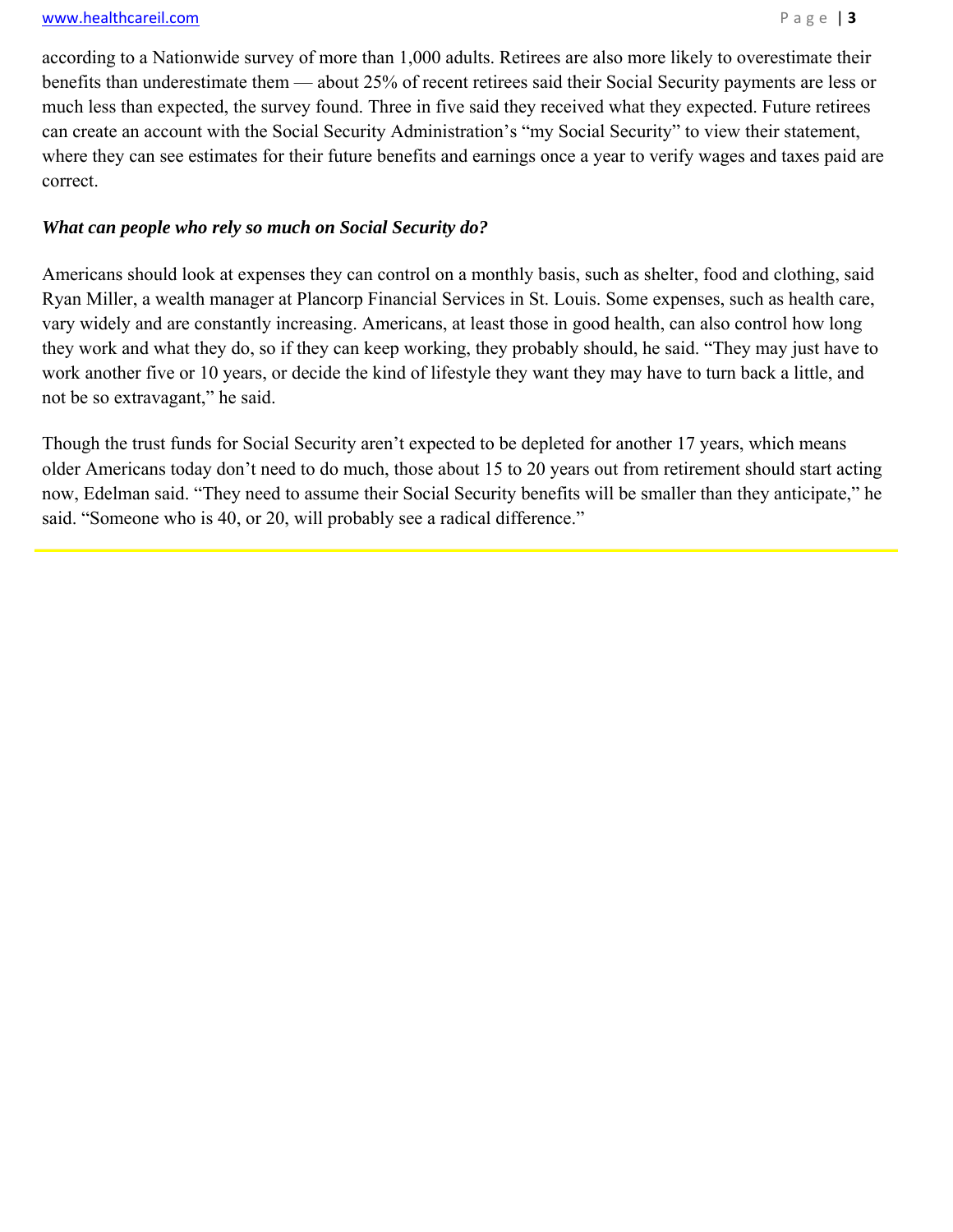# **BITCOIN FOR MY IRA?**

Bitcoin IRA December 1, 2017

Should your IRA contain Bitcoin investments? That's not a question we – or anyone elseshould answer for you. What we can say for sure is if you had spent \$771.41 on one Bitcoin (1 BTC) December 2, 2016, and sold 1 Bitcoin a year later on December 1, 2017, you would have received \$10,790.58, which is an investment gain of \$10,019.17 (an annual return of 1,299%).

We can confidently say even in this record-breaking market, it's very unlikely your other investments performed this well.



Bitcoin price on 12/1/2017. Source: Google Finance

#### Bitcoin explained

Bitcoin is a cryptocurrency, which means it's a digital currency and unlike traditional currencies, there are no physical bills or coins. As with many other forms of currency, including the modern U.S. dollar, there is no hard asset like gold tied to the value of the currency. Also like other currencies, Bitcoin's purchasing power is limited by the number of merchants and individuals who accept it. With more than 150,000 merchants and millions of Bitcoin users, conducting a Bitcoin transaction is getting easier and easier.

#### **Lesson**

Bitcoin isn't like traditional money

To prevent Bitcoin from being infinitely duplicated, and therefore worthless, the currency has a system of controls. All bitcoin transactions are digitally recorded, verified and stored in a public ledger called the blockchain. The maximum possible supply of bitcoins is 21 million, which is projected to happen between the years 2110 and 2140.

Is Bitcoin an option for my IRA?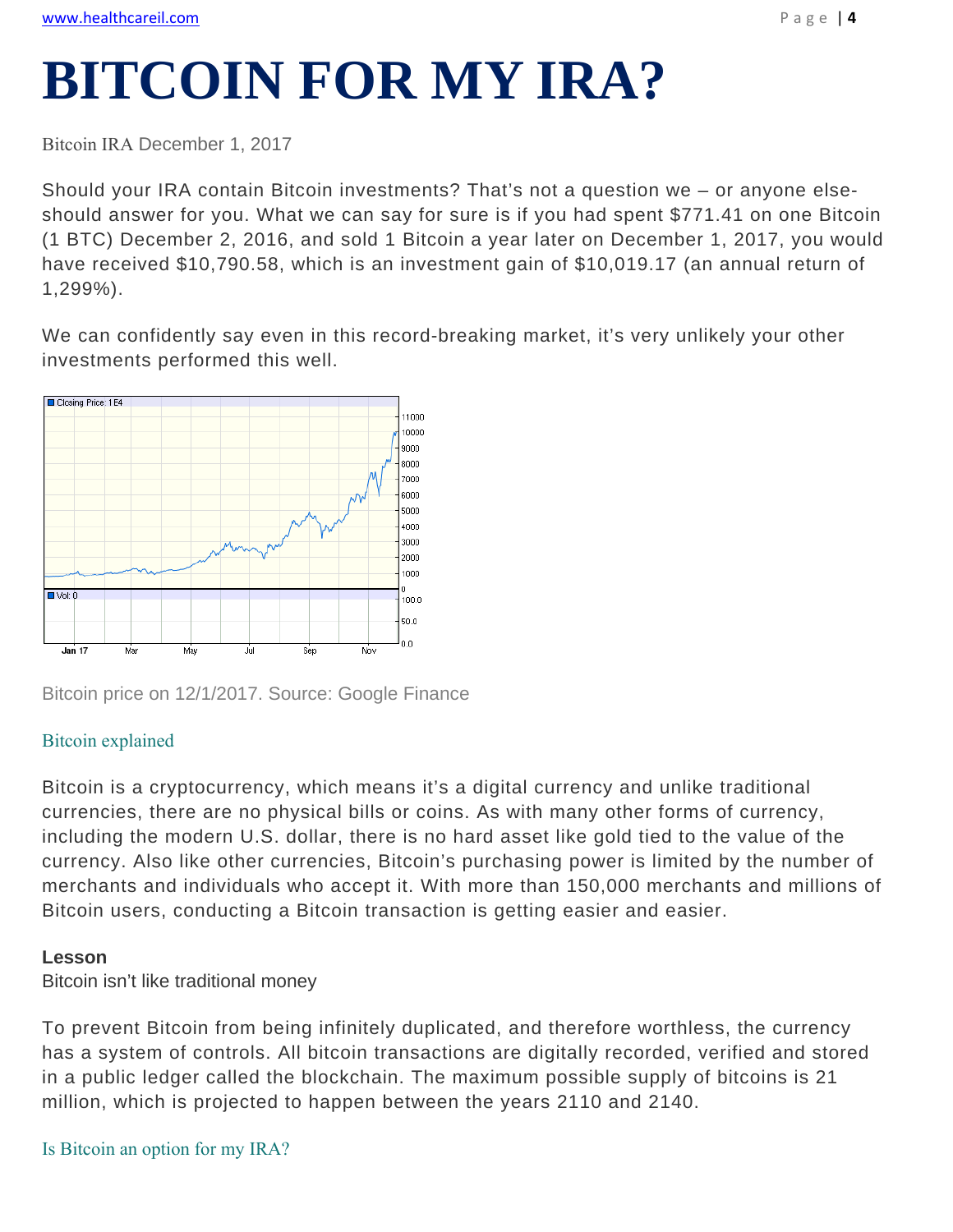One great feature of the Individual Retirement Account (IRA) is its flexibility. Retirement investors have a great deal of input on the timing and type of their IRA investments. IRAs can contain stocks, bonds, options, index funds, ETFs and many types of financial investments or commodities. In 2014, the IRS declared Bitcoin a commodity for tax purposes, which paved the way for Bitcoin to be used as an IRA investment, albeit not a typical one.

While some types of IRA investments are more popular than others (we just created a Gold IRA buyers guide), there is technically no such thing as an approved IRA type (e.g Bitcoin IRA). There are just IRAs, which rely on the various investments that are in the account. In fact, the IRS does not technically approve *any* kind of IRA investment, but it does make some specific restrictions about IRAs. For instance, if your IRA invests in gold bullion, the bullion must be in specific forms and held in the care of an approved trustee.

Each type of IRA investment has its own risks and potential rewards. Bitcoin's extraordinary growth may be over; or it may just beginning. Investors of all kinds are unsure about Bitcoin, which contributes to its volatility. To invest wisely, proceed with caution.

Bottom Line: Consistent with good strategy for actively managed approaches to your retirement investments, it's best to do your research and stay diversified.

#### How do I add Bitcoin to my IRA?

Most traditional IRAs are not suitable to invest in Bitcoin or other cryptocurrencies yet, so getting started may be tricky.

There are a few Bitcoin IRA management companies that can help quarterback this process for you. Working with a bitcoin management company can help make sure you get all these steps done the right way. A bitcoin IRA management company can increase the amount you can invest in your Bitcoin IRA at one time. "There are daily limits on the amount of bitcoin that you can purchase on an exchange as an individual investor," says Andy Klein of BitIRA, a Burbank based Bitcoin IRA management company. "With our institutional account on the exchange, we don't have those limits."

When you add Bitcoin to your IRA, you'll be completing this general to do list:

- Create a "self-directed IRA" with a custodian that can handle cryptocurrencies, such as Preferred Trust Company. For more info, check out the Investor.gov self-directed IRA information.
- Get a Bitcoin wallet to store your Bitcoin in your self-directed IRA.
- Exchange your preferred currency on a Bitcoin exchange, moving the investment to your selfdirected IRA.
- Work with your custodian to complete the required paperwork.

Note: This is not a comprehensive guide. Information on this page is general in nature and is intended for informational purposes only; it is not legal, investment or tax advice.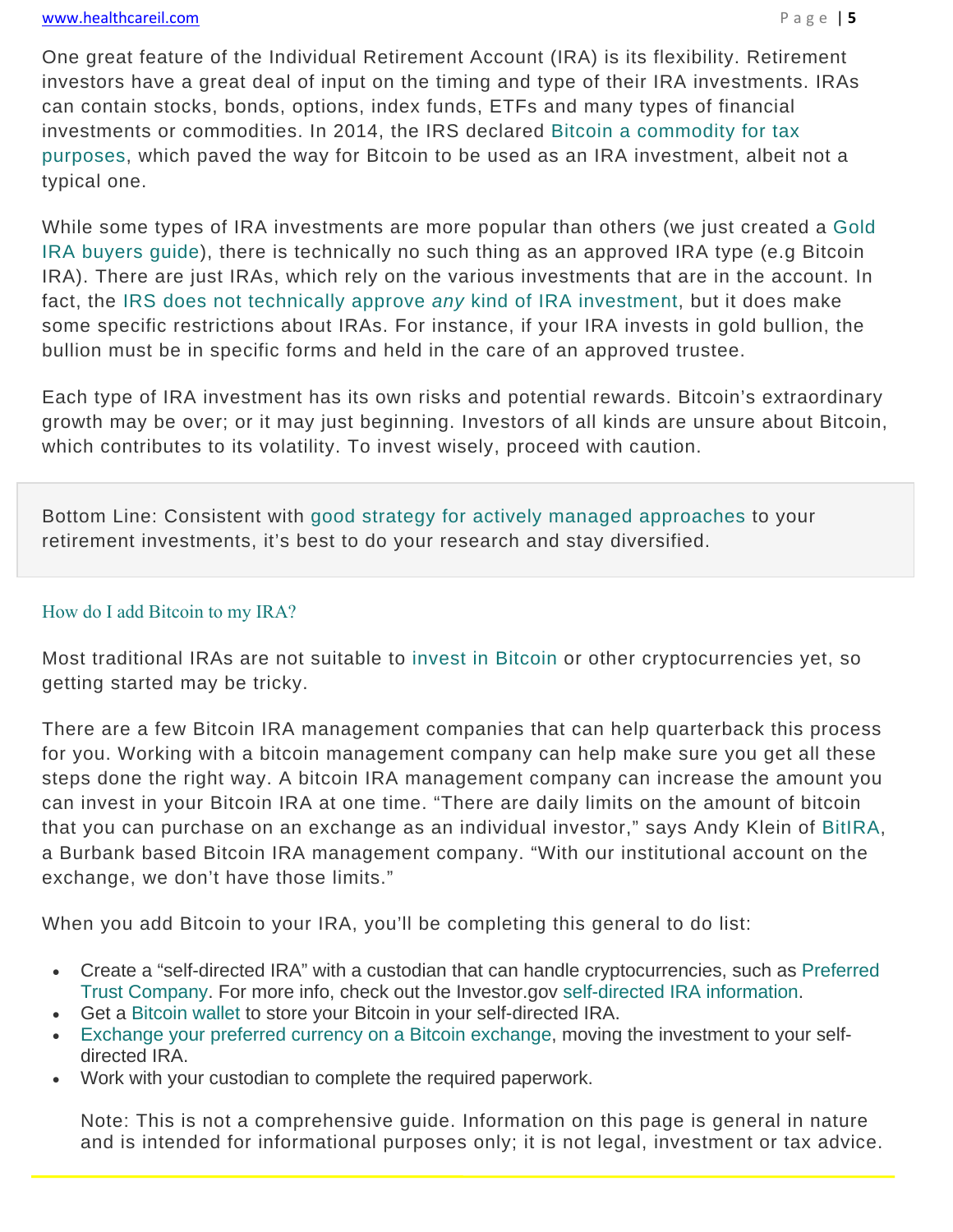## **How To Avoid Disaster During This Week's Severe Cold Weather**



David Lohr *•*January 03, 2018

Winter's icy fingers have taken a firm grip on most of the eastern United States, including areas not accustomed to snow and subzero temperatures.

Extreme cold can pose a number of hazards to life and property ― but you can minimize the risk by familiarizing yourself with winter safety tips. HuffPost has gathered a number of these, which you will find below, in an effort to ensure you and your loved ones are prepared for the winter storm informally dubbed "Grayson."

#### **Be smart and stay safe**

Freezing weather has been blamed for at least 11 cold-related deaths this week. Five have been reported in Wisconsin, four in Texas, one in North Dakota and one in Missouri.

Many people spend time outdoors in the winter. Doing so can expose you to several safety hazards. Here are some tips to stay safe, adapted from the Centers for Disease Control and Prevention:

- If you must go outside, inform a friend or relative of your proposed route and expected time of arrival.
- Dress in layers of light warm clothing. Choose a tightly woven, wind-resistant coat or jacket. Wear a hat, scarf, gloves and waterproof boots.
- Be aware of the weather conditions.
- Carry a fully charged cellphone.
- Work slowly when doing outside chores.
- Sprinkle cat litter or sand on icy patches.

In addition to the above suggestions: Limit your alcohol intake, as it increases the risk of hypothermia and frostbite. Shivering is an indication your body is losing heat. Seek shelter to warm up.

The National Highway Traffic Safety Administration has assembled some great tips for winter motorists.

#### **Tips for preventing water pipes from freezing**

If water pipes freeze, they can burst, which can be costly and inconvenient to repair.

To help head off potential water freezes, you can take the following precautions, adapted from the American Red Cross:

- Run water, even at a trickle, to help prevent your pipes from freezing.
- Open the kitchen and bathroom cabinet doors to allow warmer air to circulate around the plumbing (be sure to move any harmful cleaners and household chemicals out of the reach of children).
- Keep the garage doors closed if there are water lines in the garage.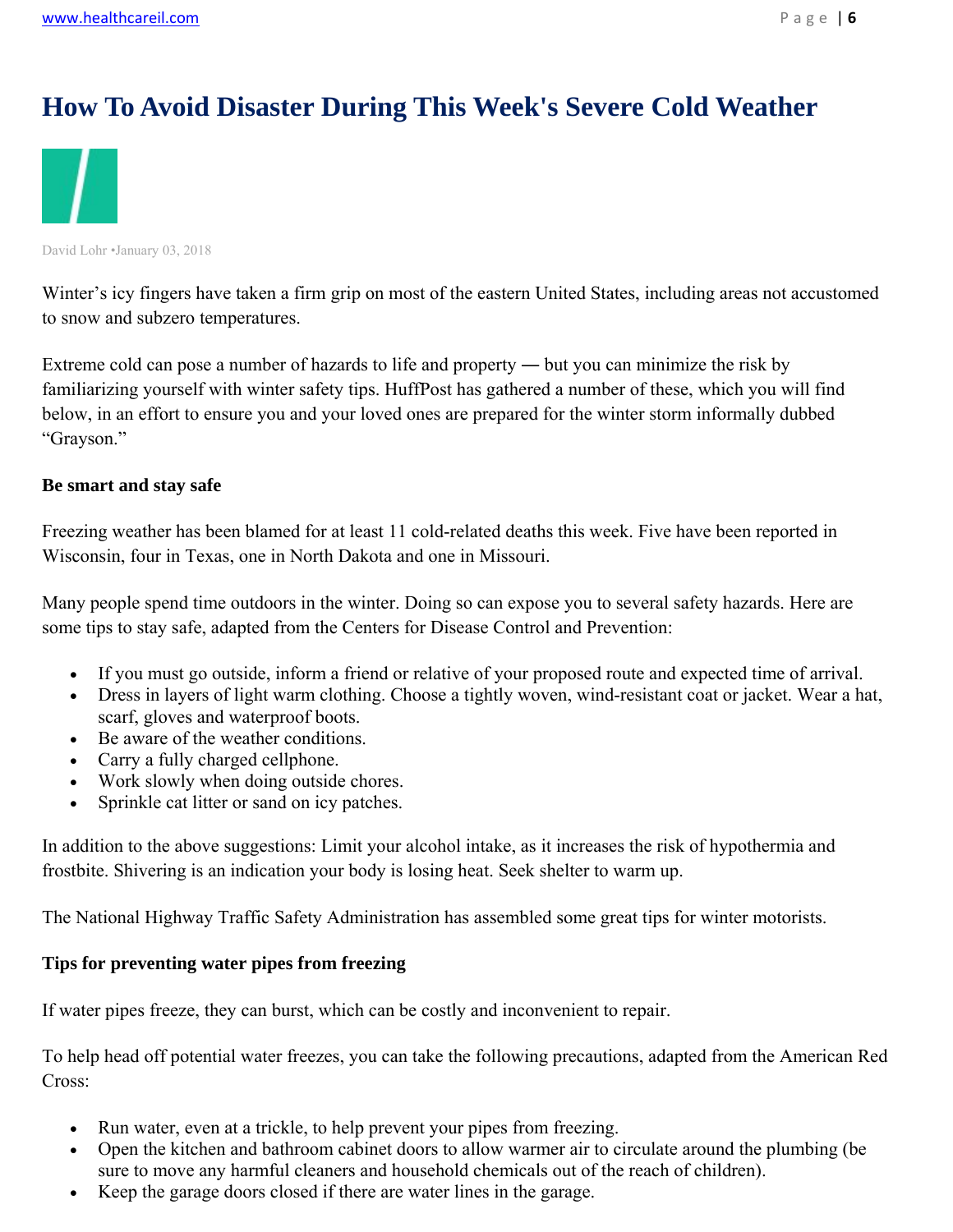Keep the thermostat at the same temperature day and night. Your heating bill may be a little higher, but you could avoid a costlier repair job if your pipes freeze and burst.

In addition to the above suggestions, you should consider winterizing water pipes by wrapping them in insulation (newspaper can also work in a fix) or self-regulating heat tape. These items are available at most home improvement stores. If you suspect your pipes are going to freeze, consider closing the inlet valve on your toilet and then flushing it to prevent damage.

If the pipes freeze, open the faucets to allow for expansion of frozen water. If you are a renter, contact your landlord. Do not use a blowtorch or a kerosene or propane heater to unfreeze your pipes, due to risk of fire. If a pipe breaks, shut off the valve controlling the water to your home. If you don't know where the shutoff valve is, contact your utility provider.

In the event your home is damaged by the extreme cold, you might be eligible for financial relief through your homeowner's policy.

#### **If you lose heat due to malfunction or power outage**

In power outages, heat systems that rely on electricity won't operate, allowing bitterly cold temperatures to take hold inside the home.

Here are some tips for staying warm, adapted from the New York City Emergency Management Department:

- Take measures to trap existing warm air by hanging blankets over windows and doorways.
- Stay in a well-insulated room.
- Dress warmly. Wear hats (the body loses between half and three-quarters of its heat through the head), scarves, gloves and layered clothing.
- If you have a well-maintained working fireplace and use it for heat and light, be sure to keep the damper open for ventilation. Never use a fireplace without a screen.
- Do not use your oven or fuel-burning space heaters to heat your home. These can release carbon monoxide, a deadly gas that you cannot see or smell. (For these same reasons it is inadvisable to sleep in a running vehicle.)
- Use only portable heating equipment that is approved for indoor use. Space heaters should only be used for a limited time each day. Plug them directly into a wall outlet. Never use an extension cord or power strip. Keep combustible materials away from the heat source and never leave running space heaters unattended, especially around children.
- Make sure you have a working smoke alarm in every room.
- Electric blankets should only be used if they have an automatic safety shut-off and are less than 10 years old. Avoid tucking them in at the sides of the bed.

In addition to the above suggestions, you should contact your utility provider to ensure they are aware of your power outage. In some instances, your provider may be able to provide an estimate of when power might be restored.

In the event you have electricity but no heat, check your breaker switches. If you use propane or fuel oil, check the levels. If you can't identify the problem, contact a repairman.

#### **Keep pets safe**

Pets are happiest and healthiest when kept indoors, especially during extreme cold.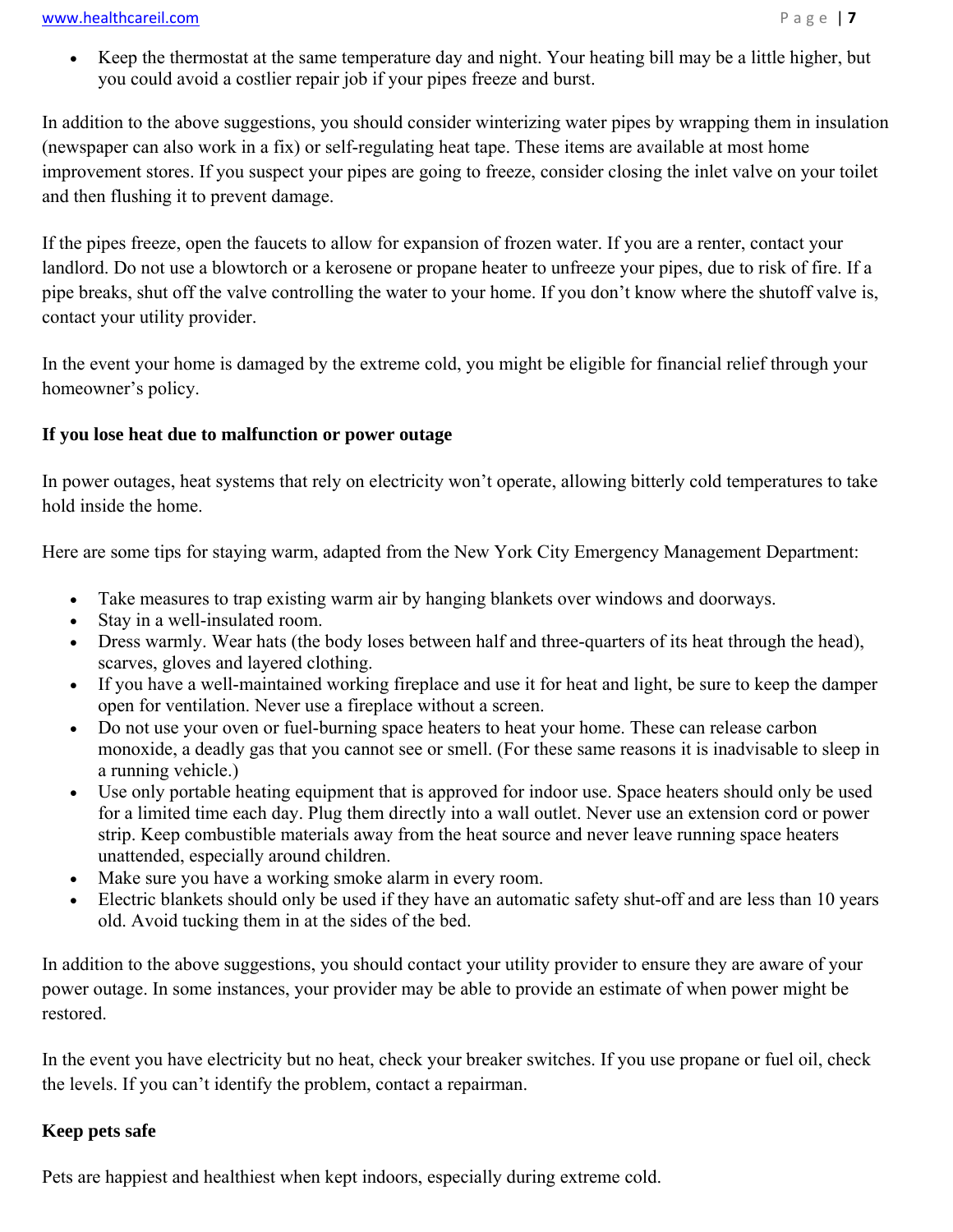Follow these tips, adapted from the Humane Society, to keep animals safe and comfortable:

- Keep your pets inside with you and your family. Under no circumstances should pet cats be left outdoors, even if they roam outside during other seasons.
- If your dog is outdoors much of the day for any reason, they must be protected by a dry, draft-free shelter that is large enough to allow them to move comfortably, but small enough to hold in body heat. The floor should be raised a few inches from the ground and covered with cedar shavings or straw. The doorway should be covered with waterproof burlap or heavy plastic.
- Pets who spend a lot of time outdoors need more food in the winter because keeping warm depletes energy. Routinely check your pet's water dish to make certain the water is fresh and unfrozen. Use plastic food and water bowls; when the temperature is low, your pet's tongue can stick and freeze to metal.
- Windchill can threaten a pet's life. Exposed skin on noses, ears and paw pads are at risk for frostbite and hypothermia during extreme cold snaps. For this reason, short-haired dogs often feel more comfortable wearing a sweater ― even during short walks.
- Dogs are at risk of salt poisoning in winter due to the rock salt used in many areas often when licking it from their paws after a walk. Store de-icing salt in a safe place and wipe your dog's paws, even after short walks. If your dog ingests rock salt, call a veterinarian immediately.
- Be sure your horses have access to a barn or a three-sided run-in, so they can escape the wind and cold. While not all horses will need to be blanketed, blankets will help horses keep warm and dry, especially if there is any rain or snow. If you've body-clipped your horses, keep them blanketed throughout the winter. Also, be sure to feed your horses more forage — unlimited amounts, if possible — during extreme cold. This will help your horses create heat and regulate their body temperatures.

#### **The freezing start to 2018 continues**

According to the National Weather Service, wind chill advisories and freeze warnings have been issued from South Texas to Canada and from Montana to New England. It's below freezing in many locations, and states of emergency have been issued in Georgia and North Carolina. An estimated 47 million people live within the affected areas.

**If the cold persists and you find yourself without heat or shelter, call family, neighbors or friends to see if you can stay with them. Or consider getting a room at a hotel or checking with local**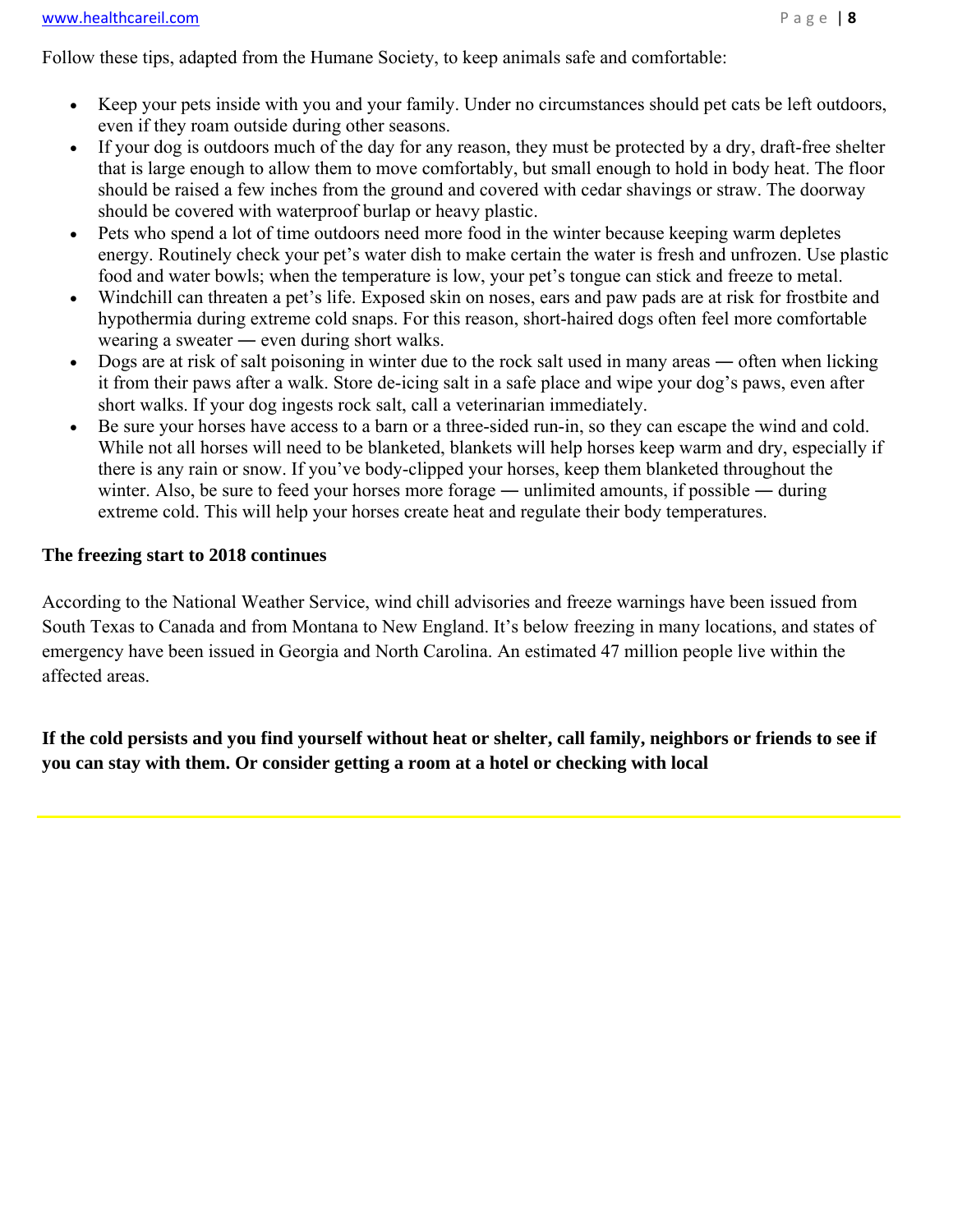# **16 Products to Use When Painsomnia Keeps You Up at Night**

# **MIGHTY**

Paige Wyant The Mighty*•*January 03, 2018

Dealing with chronic pain every day is difficult and tiring, but being unable to fall asleep at night because of the pain – even if you're completely exhausted – can be even more frustrating. You may find yourself cycling through short periods of being awake, then asleep, then awake, then asleep… or maybe you toss and turn the entire night without ever drifting off. Either way, not getting enough sleep can have significant physical and emotional consequences – especially if you're already battling constant pain and fatigue.

If you struggle with painsomnia, you know how exasperating it can feel to lie in bed craving sleep but be unable to get there. **That's why we asked our Mighty community which products they use at night when painsomnia is keeping them awake.**

Whether you prefer to try to relax, calm your mind and relieve some of the pain or engage in an activity to distract yourself from what's going on in your body, we've got you covered.

#### **Here are their recommendations.**

*We hope the products below, all recommended by our Mighty community members, help you or a loved one in your health journeys. Just so you know, The Mighty may collect a share of sales from the Amazon links on this page.*

#### **1. Headphones**

Whether you like listening to music, audiobooks, guided meditation or white noise, headphones allow you to do so at any time of the night without waking anyone else up while also blocking any outside noises that could keep you up.

"Headphones!" said Jenny Williams Sarver. "I watch Netflix a lot on my iPhone to distract me from my pure agony of pain. I'm on it now. The wireless headphones come in handy while my husband is sleeping next to me. He works hard so I find my headphones help keep my noise level down so at least he can get sleep. Padded headphones are the best."

Adrian Bryant recommended, "Netflix and a good pair of comfortable headphones. I only watch a light-hearted show that I've already seen… that way it's not too intense and not a big deal if I fall asleep in the middle of an episode!"

#### **Our picks: SleepPhones Padded Headphones (\$39.50) and Wireless Bluetooth Headphones (\$29.97)**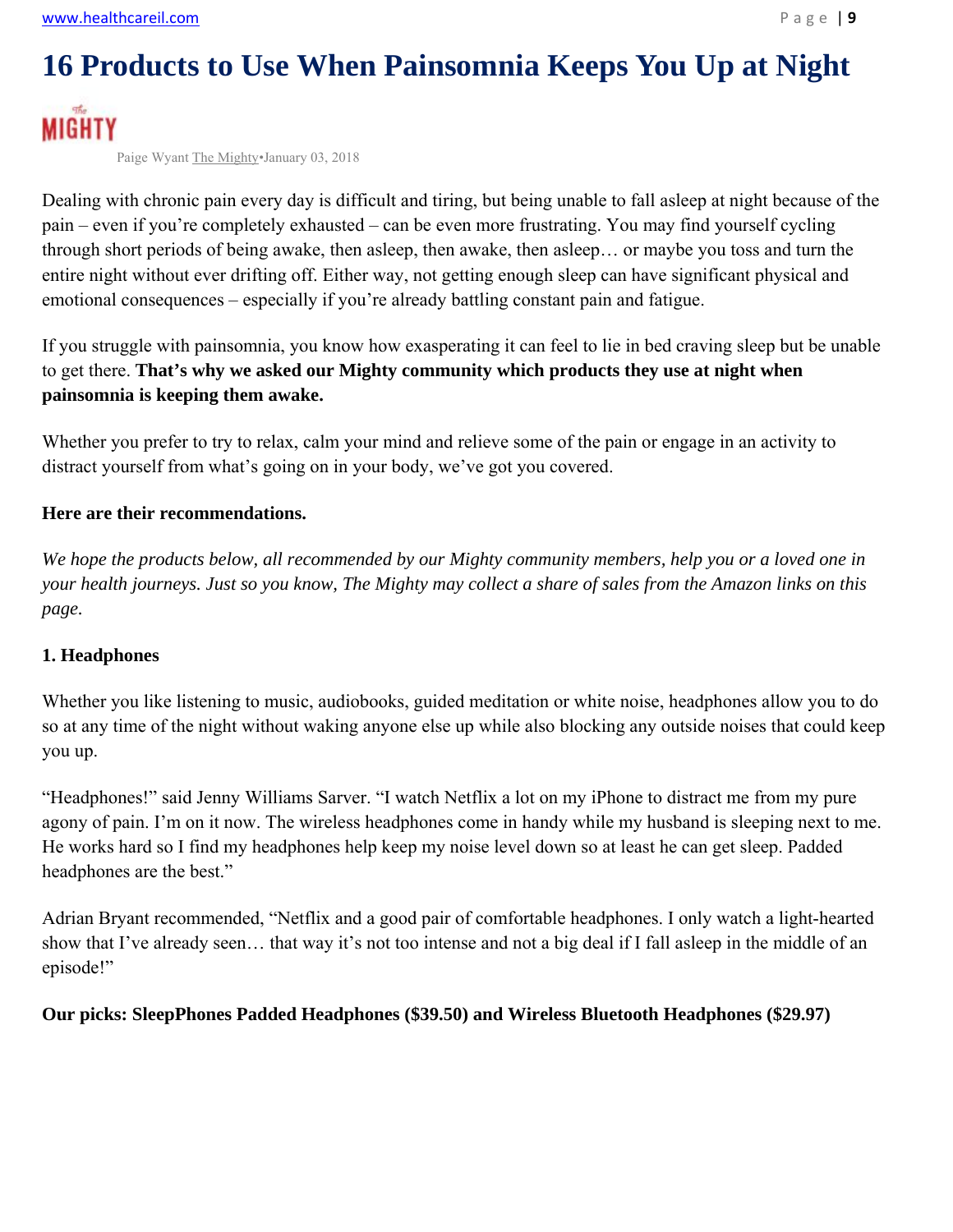#### **2. Streaming Services**

# **NETFLIX hulu**

If sleep just isn't happening, sometimes distracting yourself from the pain and frustration is the best option. Turning on a favorite movie or TV series might help draw your attention away from your body and focus on something that makes you smile.

Bonnie L. Williamson wrote, "Netflix, [I watch] a movie I've seen many times so I know what's going to happen, so I can close my eyes and listen and hopefully fall asleep. Something funny like animated movies usually."

"If I'm going to be awake, I'm going to be entertained," Miranda Nesbitt Thompson told us. "When I don't want to read, I binge-watch shows on Netflix I've already seen every episode of. The key to it being, I only read and watch things I've already seen, so there's no guilt or worrying about where I left off if I do manage to fall asleep."

#### **Our picks: Netflix Subscription (starts at \$7.99/month) and Hulu Subscription (starts at \$5.99/month)**

#### **3. Guided Meditation Apps**

Listening to a guided meditation provides something soothing for you to focus your attention on while you close your eyes and try to drift off.

Teaghan Munro said, "I listen to a guided meditation set on pain management (or other available topics) from the Headspace app. I would absolutely recommend it if you're even thinking about trying meditation. A large portion of the app is free, and it's a great way to see what meditation is like!"

"I use the Headspace app's 'sleeping single,'" wrote Jenn Heater. "It's the first time I've ever been able to get into meditation and that one has been a lifesaver. It was recommended by my doctor at the Stanford Pain Clinic."

Laura Jane Northmore added, "I've been recommended meditation for years; however, I never found one that worked for me. I found an app recently called Insight Timer with thousands of free meditations on [it]. It's amazing. There's one I use nightly and I'm usually asleep within 10 minutes on a good night."

#### **Our picks: Headspace App (sign up for free) and Insight Timer (sign up for free)**

#### **4. doTERRA's Deep Blue Rub**

doTERRA's Deep Blue Rub is made with pure, therapeutic-grade essential oils and natural plant extracts to provide sensations of warmth and cold to painful problem areas.

Edy Westcott recommended, "doTERRA's Deep Blue Rub with a drop of doTERRA's copaiba, cassia and clove essential oils added in. It's been the most effective thing I've tried in 15 years, both prescription and over the counter."

"Deep Blue by doTERRA is tremendous helpful!" added Jen Tuck.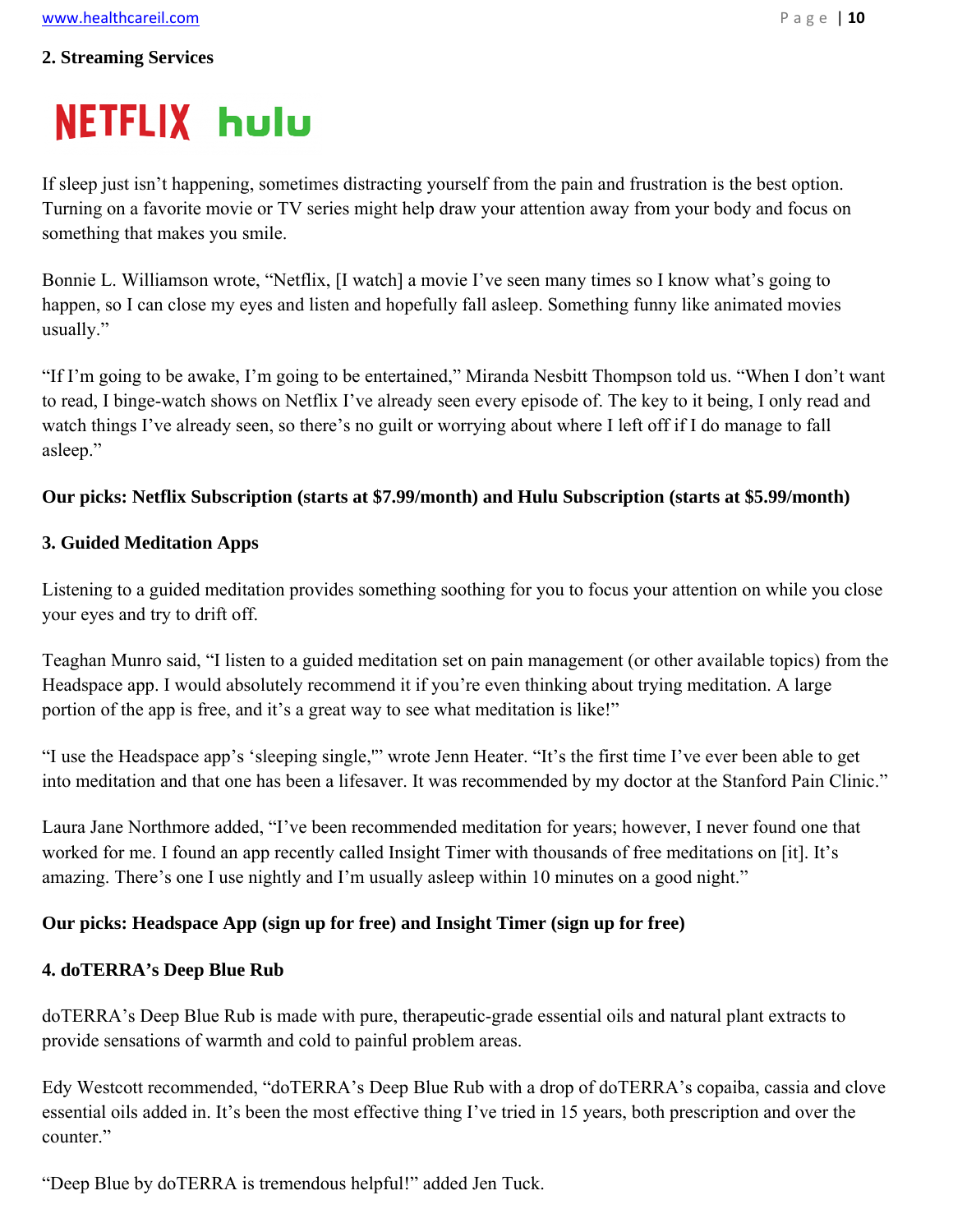#### **Our pick: doTERRA Deep Blue Rub (\$39)**

#### **5. Heating Products**

Heat is a key part of pain management for many with chronic pain, but it can also be relaxing to feel warm and cozy. Whether you need targeted or widespread heat, there are a wide range of heating products that can help relieve some of your pain so you can sleep.

"A heated blanket," said Patricia Hamel. "It doesn't help me sleep, but it calms the pain enough that I can focus on something else (usually a crochet or knitting project)."

Lenthe Schutten told us, "I use an electric fleece blanket, best purchase I ever made. Works like a heating pad and automatically shuts off after three hours, so it doesn't matter if you fall asleep."

"Heating pad!" added Kelliann Gomez. "It helps with pain and is incredibly comforting."

#### **Our picks: Heating Pad (\$33.83) and Electric Blanket (\$59.99)**

#### **6. Journal**

If you find your thoughts racing as you lie in bed awake at night, in too much pain to sleep, getting it all out in writing can be therapeutic and help calm your mind.

Kristi Lang wrote, "When I have painsomia, I turn to my can't-fall-asleep kit I keep in a bag next to my bed. In it I have things like pain medicine and muscle relaxers, a book and reading light and a journal called 'I Can't Sleep' which has prompts to help get thoughts on paper to calm my mind."

Kelliann Gomez said, "Sudoku and journaling help me to wind down for sleep and break up a negative thought cycle related to the pain."

"I write lists about stuff to do or positive things like tattoo ideas," added Erin Carter.

#### **Our picks: Blank Journal (\$7.99) and "I Can't Sleep" Inner Truth Journal (\$13.69)**

#### **7. Supportive Pillows**

Having the right pillows to keep you comfortable and supported can make a huge difference in the quality of your sleep – or whether you're able to get to sleep at all. Pillows come in lots of different shapes and sizes, so you can try to find the ones that will suit you the best.

Stacy Hale said, "My comfy pillows – always need lots of pillows to prop up arm or use on shoulder. Also pillow between my legs."

Colleen Souders recommends, "[A] body pillow with sherpa blanket cover and heavy soft down comforter, plus deep slow breathing."

Mandy Brianna Dupree told us, "I have a pregnancy pillow (even though I'm not pregnant) and it just cradles my body, definitely helps with my back pain. It's amazing."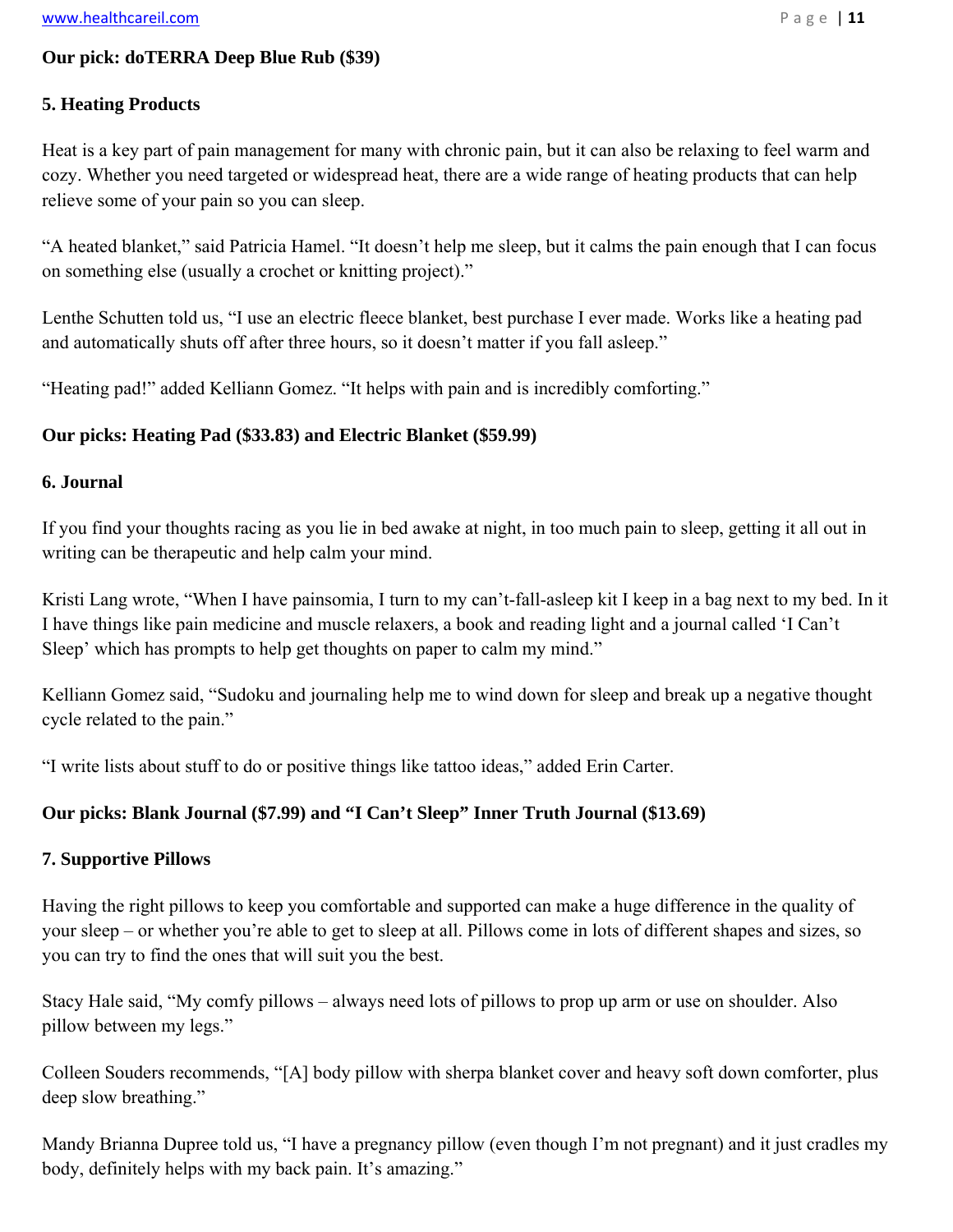#### **Our picks: Bamboo Plush Gel Pillows, Set of 2 (\$28.49) and Pregnancy Pillow (\$54.69)**

#### **8. Podcasts and Audiobooks**

If you need something to focus on without having to hold up a phone or book or even keep your eyes open, listening to podcasts and audiobooks are a great way to "do" something without having to physically move. Maybe, with your eyes closed, you might even be able to nod off while listening.

Noelle Riley wrote, "Podcasts save my life. I only have to look at my phone screen for a few seconds to set it up. Often, it's enough to distract me from my pain enough to fall asleep again. At the very least, it lets me focus on something other than my pain. I listen with a headband media player so I don't disturb my husband."

"Audiobooks," recommended Claire Johnson. "Talk to your local library staff and they'll help you get set up with free downloads."

#### **Our picks: Sickboy Podcast and "How to Be Sick" by Toni Bernhard Audiobook (free with Audible subscription)**

#### **9. Lavender-Infused Products**

The scent of lavender is known to be very calming and relaxing, and has even been shown to decrease blood pressure, heart rate and skin temperature, which indicates a decrease of autonomic arousal. There are a number of different products that contain lavender oil, such as room spray, pillow mist or lotion.

Teaghan Munro told us, "I use a heating pad, lavender oil in a diffuser, a lavender pillow spray and medications."

"Spotify's sleep playlist and lavender oil room spray," said Rachel Friemel. "If anything it soothes and takes the edge off."

"I use a body lotion from LUSH called Sleepy [featured above]. It is a lavender blend," April Lynn Jackson wrote.

#### **Our picks: Lavender Room and Body Mist (\$7.99) and LUSH Sleepy Body Lotion (\$9.95)**

#### **10. Cooling Products**

Whether you depend on ice for pain management or just tend to run a little hot, ice packs and cooling products can be nighttime essentials for staying cool and reducing the pain enough to get some rest.

Claire Johnson recommended, "TheraPearl 'ice' bags. If ice helps your pain, these are a real find. The material comes in a bag with Velcro straps, and won't get quite as cold as ice, so you can apply directly without having to wrap — just pull it out of the freezer and you're done. No fuss. You can also warm it up, but for my injuries, it's ice all the way."

Lynn Brown said, "Ice packs – I would never sleep without ice on my calves to cope with the muscle spasms."

#### **Our picks: TheraPearl Ice Pack (\$8.65) and Gel'O Cool Pillow Mat (\$24.95)**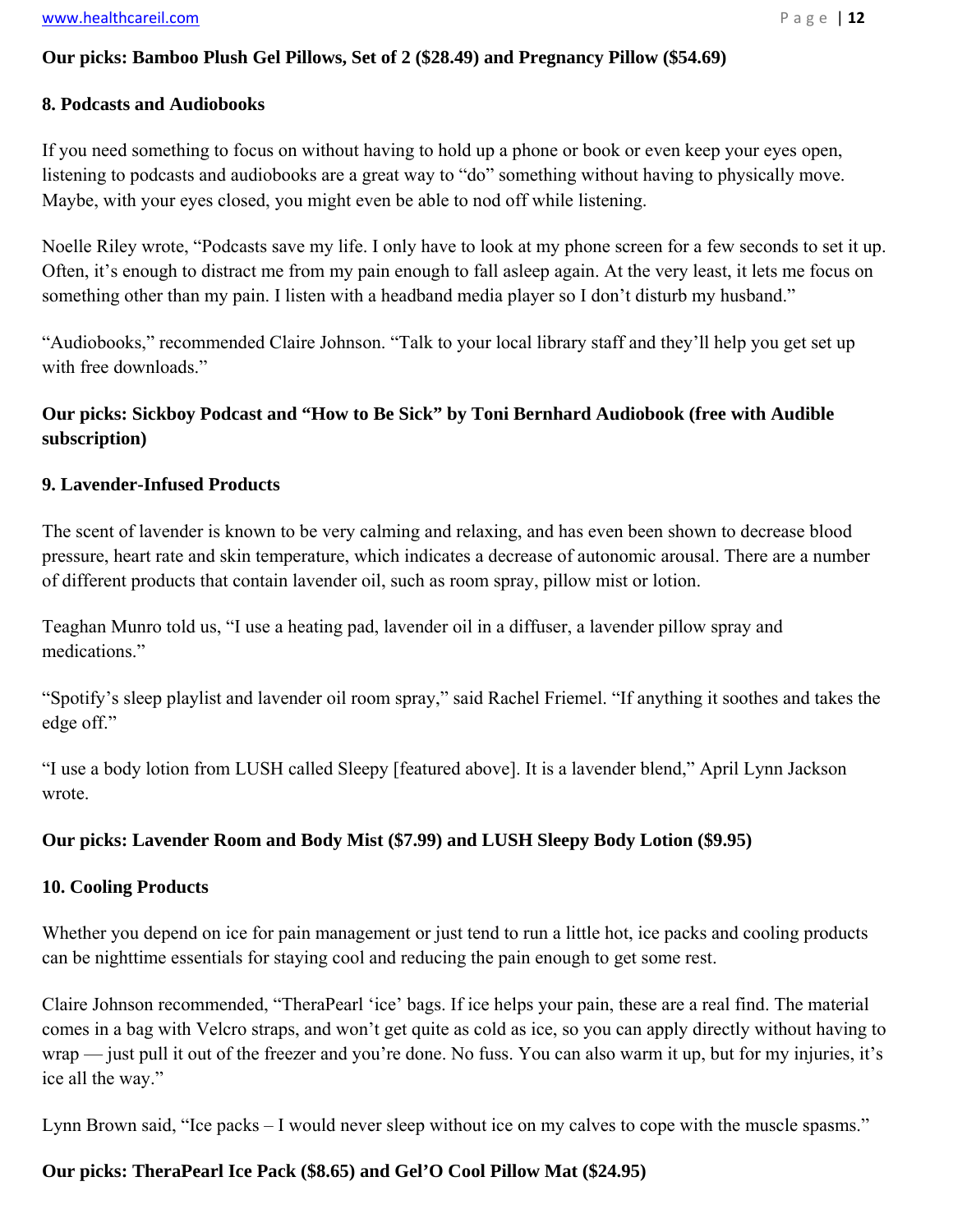#### **11. Hot Tea**

A cup of tea might not make the pain go away, but drinking something warm and aromatic before bedtime can be incredibly soothing and help you to relax.

Kelly McCallum wrote, "David's Tea 'Mother's Little Helper' tea [featured above] is my go-to."

April Lynn Jackson said, "[I] drink either catnip tea or a lavender blend called 'Peaceful,' sometimes I mix the two together."

#### **Our picks: David's Tea, "Mother's Little Helper" (\$24.99) and Allegro "Peaceful Slumber" Tea (\$14.95)**

#### **12. Unkers Medicated Salve**

Unkers is a petroleum-based salve made with pure essential oils (camphor oil, eucalyptus, menthol crystals, etc.). It provides deep-penetrating pain relief, and can also be used for skin irritation, cough, minor burns, muscle sprains or sore throat.

Ellie Charboneau told us, "I like to use Unkers. It's an ointment muscle rub but like the tin says, 'it's your medicine cabinet in a tub.' It helps me relax. It's topical for the pain but the aroma helps relax me. It's wintergreen, eucalyptus, menthol etc. I can't live without it!"

#### **Our pick: Unkers Medicated Salve, 7 oz. (\$14.99)**

#### **13. Electronic Games**

While looking at a screen may keep some awake, playing phone or computer games helps others wind down and focus on something besides the pain or discomfort they may be feeling.

"I play solitaire or cross numbers on my iPhone. I know studies say that screen time makes insomnia worse but those two games somehow knock me out," Sarah Savage Noiseux told us.

"World of Warcraft," said Jennifer Brewster. "It helps me move my awareness away from my body."

#### **Our picks: Solitaire App (free) and Puzzle Blocks App (free)**

#### **14. Essential Oils**

Different types of essential oils are known to have different healing properties, both physical and emotional. Some, such as lavender, can be especially helpful for relaxing and sleeping.

Breanna Hicks told us, "Epsom salt and essential oil baths if I have time. If not I rub on Panaway essential oil and diffuse cedarwood."

"Loads of essential oils," Cathy Croser said. "I have made up blends for specific pain areas and I apply and massage in as often as I can, plus hot packs – even in summer."

#### **Our picks: Essential Oils (\$19.95) and Diffuser (\$18.95)**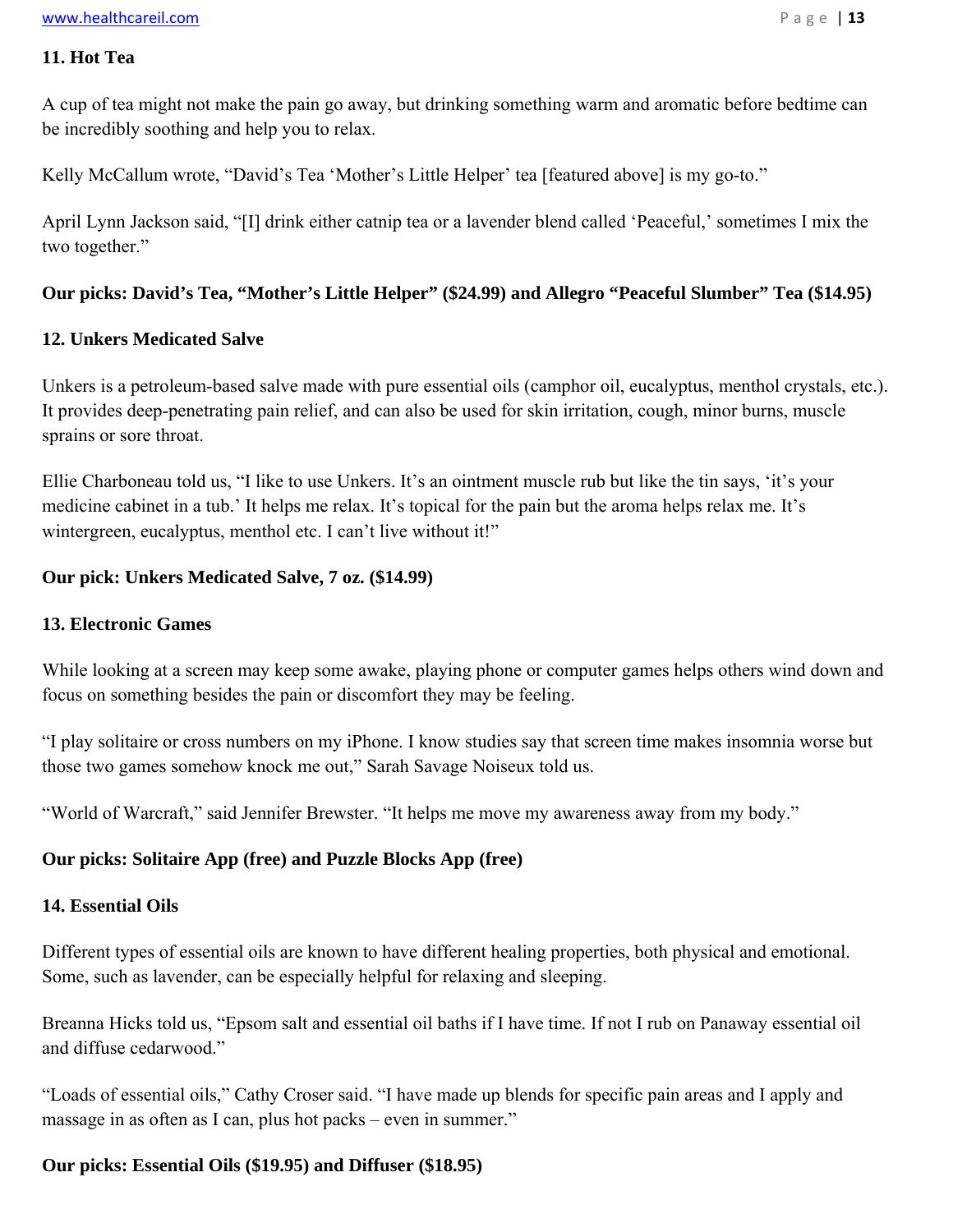#### **15. ASMR**

ASMR, or autonomous sensory meridian response, is a tingling sensation that can travel from the scalp to the spine and limbs. Many people find it to be very pleasurable, and some with chronic pain have found that the "good" sensations override some of the "bad" sensations they're experiencing.

Anne-Marie Rosché told us, "I watch ASMR videos. While it is a pleasant distraction for most kinds of pain, it is miraculous for neuropathy. Creating a good sensation seems to override the bad sensation. I don't understand scientifically, but it works for me."

#### **Our pick: ASMR 100 Triggers for You to Sleep Video**

#### **16. Weighted Blanket**

Weighted blankets can be helpful for those experiencing anxiety or sensory overload, but they can also simply be comforting to cuddle up with. Some with chronic pain may find that the pressure and weight of the blanket helps with pain or muscle spasms.

Karen Jolley wrote, "I use a hot water bottle on my lower back and a weighted blanket. Weighted blankets are expensive but definitely worth the investment."

officials to find the closest warming shelter.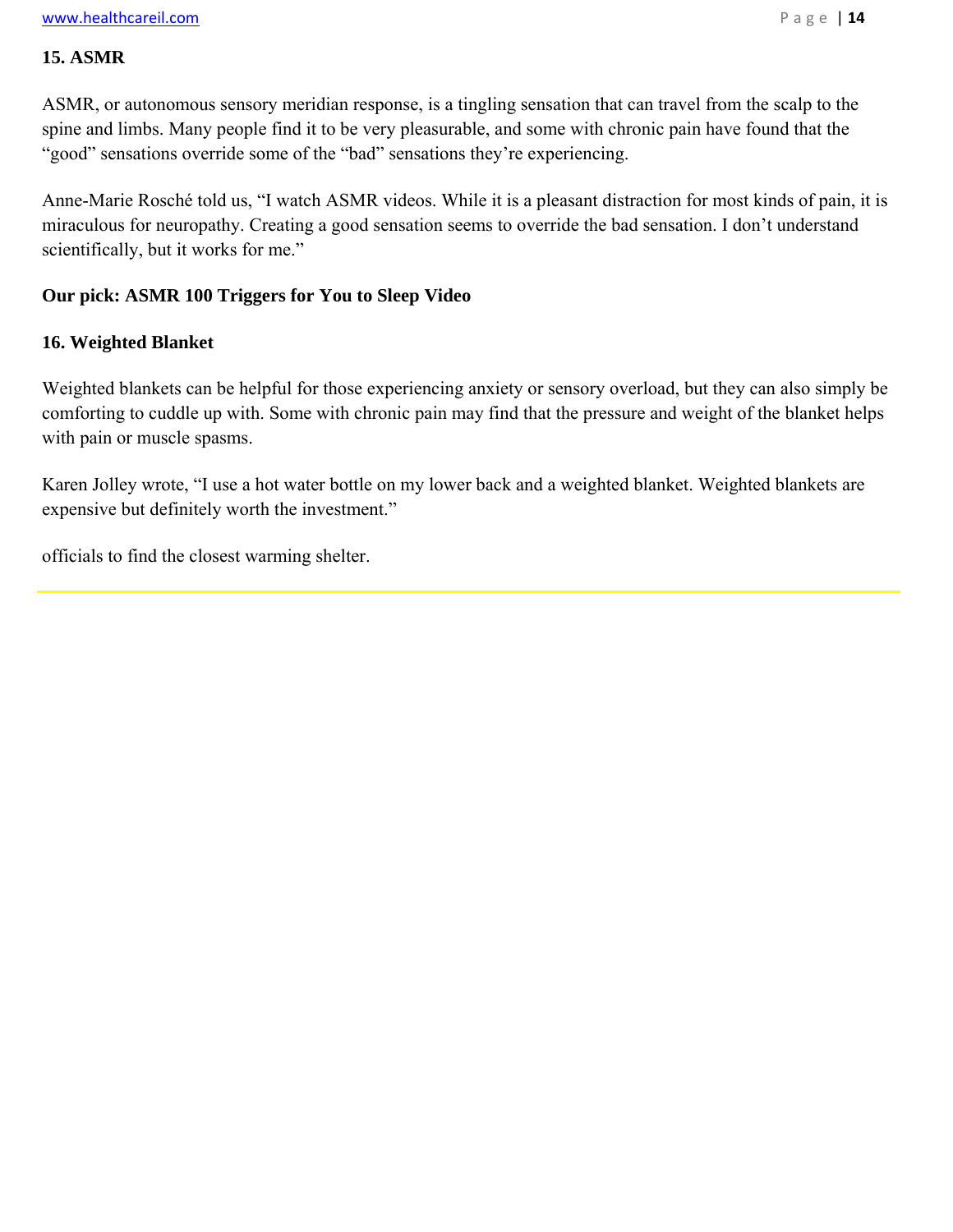# **The Kind of Depression We Don't Talk About**



Aubrie Kennel The Mighty January 03, 2018

Most people affected by depression can vouch for the loneliness, isolation and alienation that often comes along with it. As our society slowly becomes more open and accepting towards discussing depression and other mental health conditions, it seems that depression is still viewed through a very narrow lens — a cookie-cutter idea that depression can only come from a direct source, or trigger—that situational depression is the only kind of depression.

Depression in and of itself is isolating — having little or no representation, however, makes it worse and fosters a very rigid idea of how depression can affect a person. It seems that almost all the media representations (or, at least, all the ones I've seen) — be they in a movie, book or TV show—occur as a direct result of a traumatic event, such as the loss of a partner or family member, a life-altering car crash or perhaps the loss of a job which, for many people affected by depression, is the case.

But what about the depression that comes seemingly out of nowhere, for no reason? The kind that isn't triggered by a traumatic event, and can't be traced back to a certain source — the kind that wasn't directly "caused" by anything? Depression that can't be traced to a specific source is difficult both to deal with and to understand. The pain that comes from this "kind" of depression is unique — not only does one feel the emotions typically associated with the condition, like sadness, hopelessness, loneliness, exhaustion, low self-esteem — the list is endless — but one also must grapple with the ever-present "Why?" that accompanies depression that has no apparent cause.

One way this lack of discussion can be seen is through something as simple (or complex) as telling someone I have depression. Often when I attempt to open up about my struggles to others (who may not understand the condition), I am met with responses along the lines of, "Depression? Why are you depressed? You're 17 years old, you have nothing to be depressed about." These kinds of comments in themselves can be damaging to anyone who deals with depression, but the sting (and frequency of this kind of response) can often be particularly painful if you're a young person, at an age when, according to many adults, I'm supposed to be enjoying the prime of my life. These sorts of responses are also dangerous for another reason: they put these same ideas at the forefront of mind of the person with depression: I am quickly consumed with thoughts like, "Well, why am I depressed? What do I have to be depressed about?" which can be incredibly damaging, and cause me to feel even more alienated. I begin to invalidate my own struggles without even realizing it. And, of course, these kind of responses only support the stigma around depression and other mental health conditions. Although these comments come from a place of ignorance and do not in any way invalidate what I am going through, they are a telling sign of how our society still views depression in a very cookie-cutter fashion.

For me, this type of interaction is incredibly personal. Recently, I was struck by an interaction that took place between my parents and I. My mother has always been incredibly understanding and supportive of my struggles with mental health. My father, on the other hand, has struggled to comprehend the fact that his teenage daughter, who, on the outside appears to be an ambitious, carefree and motivated young woman, could be dealing with depression. He often rejects the notion that I am, in fact, dealing with serious, debilitating depression; however, I know he means this with no malice and that this lack of understanding is a result of ignorance.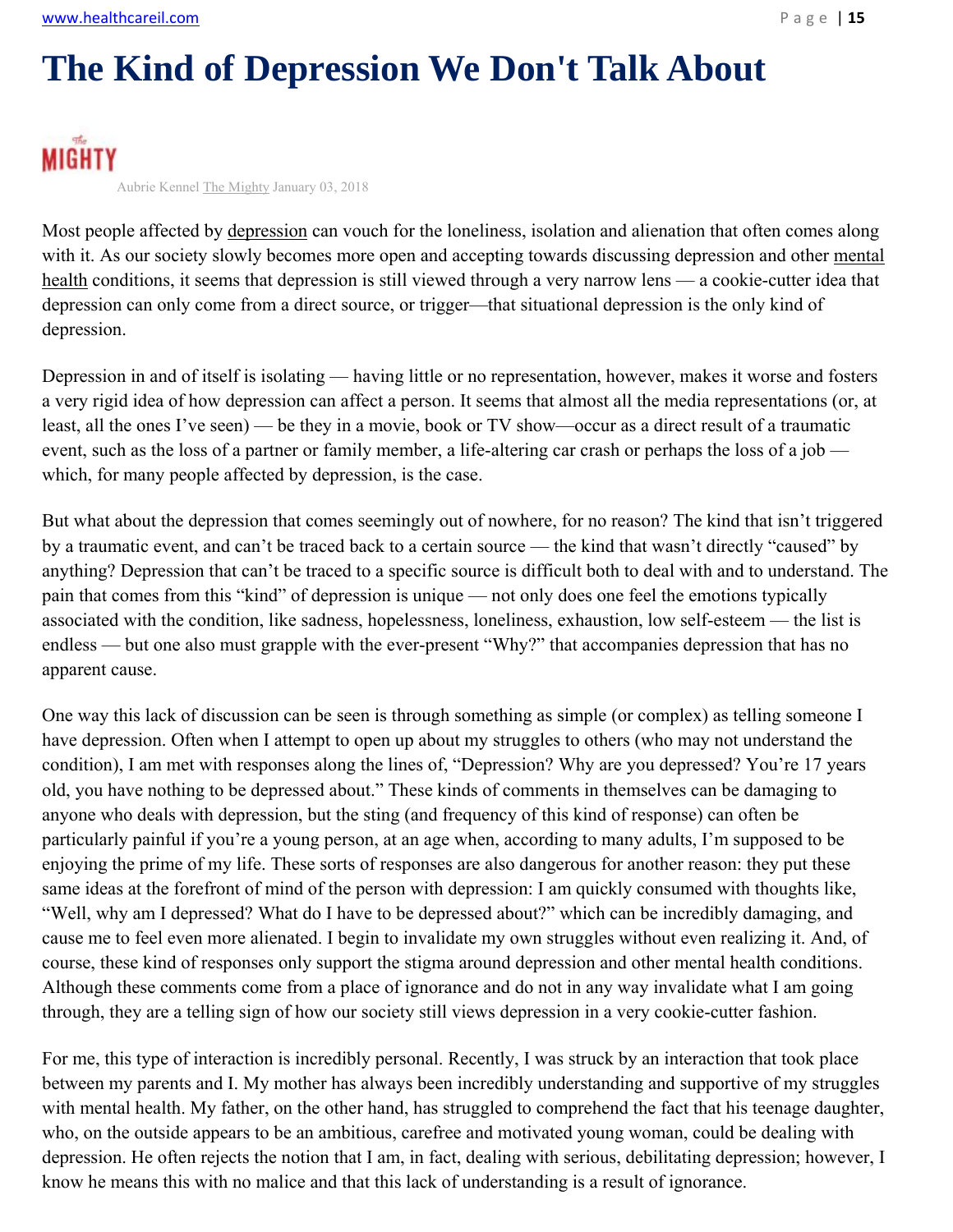#### www.healthcareil.com **Department of the COVID-10 SET ACCOLLE** Page | 16

The exchange, which took place on a particularly bad mental health day, went a little something like this:

My father, sensing that I was not 'OK' asked, "What's wrong?"

I, very bluntly, replied, "I'm depressed. That's what's wrong."

To which he said, "Depressed? Why are you depressed? You have nothing to be depressed about."

I struggled for the words to respond to this with, feeling small and defenseless. Sure, there are tons of small factors that contribute to my being depressed, but at the end of the day, I am simply unable to come out with a definite answer to the question, "Why are you depressed?"

My mother then spoke up, "She doesn't need a 'why.' She is depressed." This exchange has stayed in the forefront of my memory.

There is something so incredibly isolating about this kind of depression — something only those who are in similar scenarios can understand. It often seems as though the moment you accept you are dealing with depression, society begins to question your authority or credibility, and wants to discredit you simply because you've never experienced a life-altering trauma, and therefore, you have no reason to be depressed. Newsflash: There is no depression rulebook. It is hard enough for one to accept that they are battling any form of depression, but this process is hindered by stigmatized attitudes on the outside that easily infiltrate our own understanding of how depression affects us as individuals.

What I would most like others to understand is that I'm here. We're here. It is OK to have depression and not have an exact "why." It is OK; but it is excruciating to be depressed and have a near constant personal longing to know what has put you in so much pain. At this point, for me, it's not just about not having the answer when other people are asking — it is far more painful to not have the answer when I am asking myself "why?" There is a feeling of emptiness that comes along with not knowing (and not knowing how to explain to others) what has caused your depression. There are so many people who struggle with the detrimental effects of this condition and didn't knowingly experience a trigger event, and in no way does our lack of these experiences make our depression any less valid than those who have — that's not to discredit those who have experienced situational depression — we're all in this fight together.

It is time that we make ourselves seen and heard. The thought of opening up about depression — or any mental health condition, for that matter — can be daunting. However, it's the only way we can start a discussion. "Talking about it" and coming forward with our struggles are the only ways we can raise awareness and destigmatize depression. Admittedly, it is incredibly frustrating to be open and honest about struggling with depression knowing that society has ingrained in us that we are obliged to have the answer to "Why?" However, it is important to realize we are not obliged to have a "why." Nobody on the outside is entitled to that answer especially when I, myself, don't have that answer yet (and probably never will). Maybe you and I can't explain "why" we're depressed — what is so wrong with that?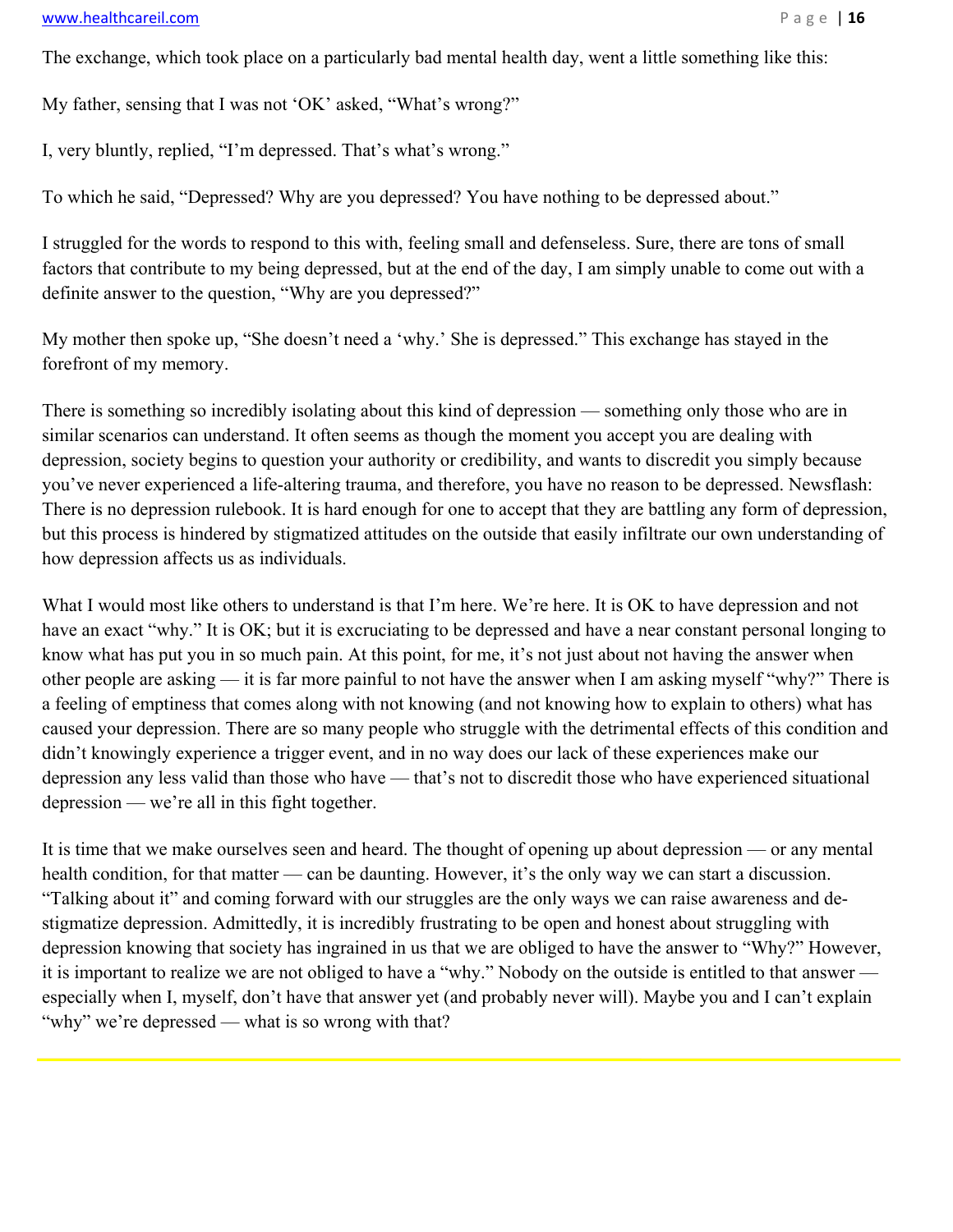i<br>I

## **The Fed says it could speed up rate hikes because of Trump's tax cuts**

Business Insider•January 03, 2018 Carolyn Kaster/AP

- **The Federal Reserve debated the impact of tax reform on the economy and on how it sets interest rates, minutes of the December meeting showed.**
- **Most Fed officials favor gradual rate increases. However, some noted that the economy could be about to get a boost from tax cuts, which would necessitate faster rate hikes.**
- **The Fed expects to raise rates three times in 2018.**

Tax reform could move the Federal Reserve to raise interest rates faster than it anticipates, minutes of the Fed's December meeting showed.

The central bank's minutes showed that most officials were in favor of continuing to raise borrowing costs slowly. But as the Tax Cuts and Jobs Act moved closer to becoming law, they debated its impact on future rate decisions and on economic growth.

There are "several risks" that could necessitate quicker rate hikes including faster growth, "perhaps owing to fiscal stimulus [tax reform] or accommodative financial market conditions," the minutes said.

Fed officials forecast that gross domestic product in 2018 would be at a median of 2.5%, short of the projections of up to 3% that Trump administration officials have made. But most Fed members raised their expectations for growth because of tax reform, the minutes said.

Lower taxes means Americans will extra cash to spend, which would be good for the economy. Just how much more they decide to spend is still uncertain for the Fed. On the corporate side, business owners who were surveyed said some companies would use the extra cash to expand their businesses, but most would likely use it to pay down debt or buy back their stock.

In December, the Fed raised its benchmark federal funds rate by 25 basis points to a range of 1.25% to 1.50%, as had been widely expected. The Fed hinged its decision on the US economy's better-than-expected growth and strong job creation. It expects to raise rates three times this year.

Persistently weak inflation would be one reason to slow down the pace of rate hikes, the minutes showed.

Some members of the Federal Open Market Committee have attributed weak inflation to technological changes, and the fact that the low unemployment rate is not generating the kind of demand and price increases it theoretically should.

But some officials including the Chicago Fed's Charles Evans and the Minneapolis Fed's Neel Kashkari voted against raising interest rates partly because inflation remains short of their 2% target.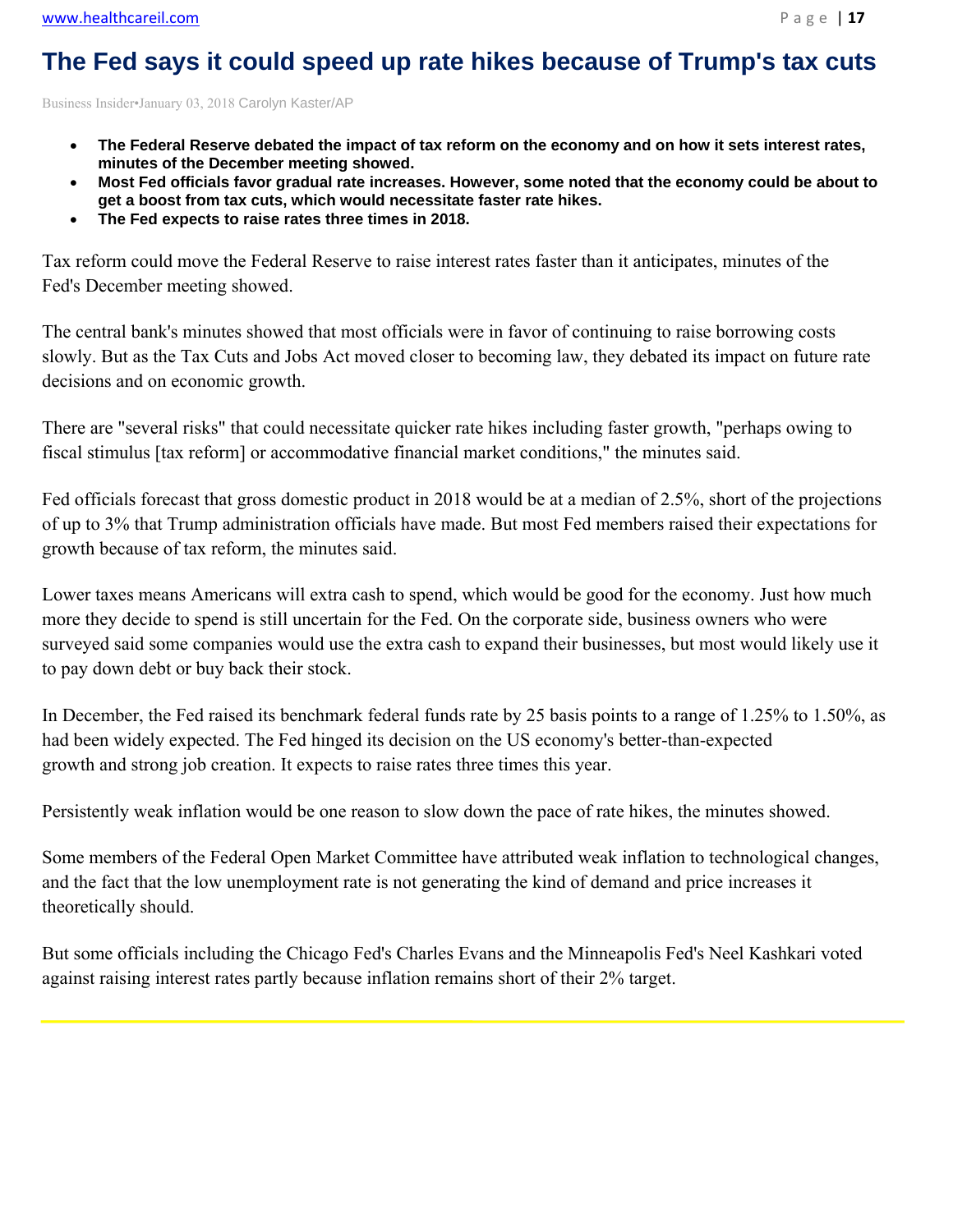# **Ask Stacy: Should I Buy or Lease a Car?**

Stacy Johnson January 03, 2018

Welcome to "Ask Stacy," a video feature in which I answer a money question submitted by a reader or viewer. (Learn how to send in a question of your own below.)

Also, I have a note for those of you who would rather read an article than watch a video: I feel you. I, too, am a reader first, watcher second. But these videos are short and painless. Give them a try! You just might find you like them.

Today's question is about cars; specifically, whether an 87-year-old driver — or anyone else — should lease a vehicle instead of buying. My answer also offers advice for anyone thinking of financing a car.

Personally, I've never owned a new car and have leased only one vehicle, and that was many years ago. The reasons? When it comes to buying, I'm not fond of purchasing things that plunge in value by thousands of dollars before you get them home. When it comes to leasing, I don't like signing long-term contracts with a lot of restrictions and no way out.

But that's just me. If there's a new car in your future and you're pondering the buy/lease question, here's what I think you should do.

#### **Got a question you'd like answered?**

You can ask a question simply by hitting "reply" to our email newsletter, just as you would any email in your inbox. If you're not subscribed, fix that right now by clicking here. It's free, only takes a few seconds, and will get you valuable information every day!

The questions I'm likeliest to answer are those that will interest other readers. In other words, don't ask for super-specific advice that applies only to you. And if I don't get to your question, promise not to hate me. I do my best, but I get a lot more questions than I have time to answer.

#### About me

Ĩ

I founded Money Talks News in 1991. I'm a CPA, and have also earned licenses in stocks, commodities, options principal, mutual funds, life insurance, securities supervisor and real estate.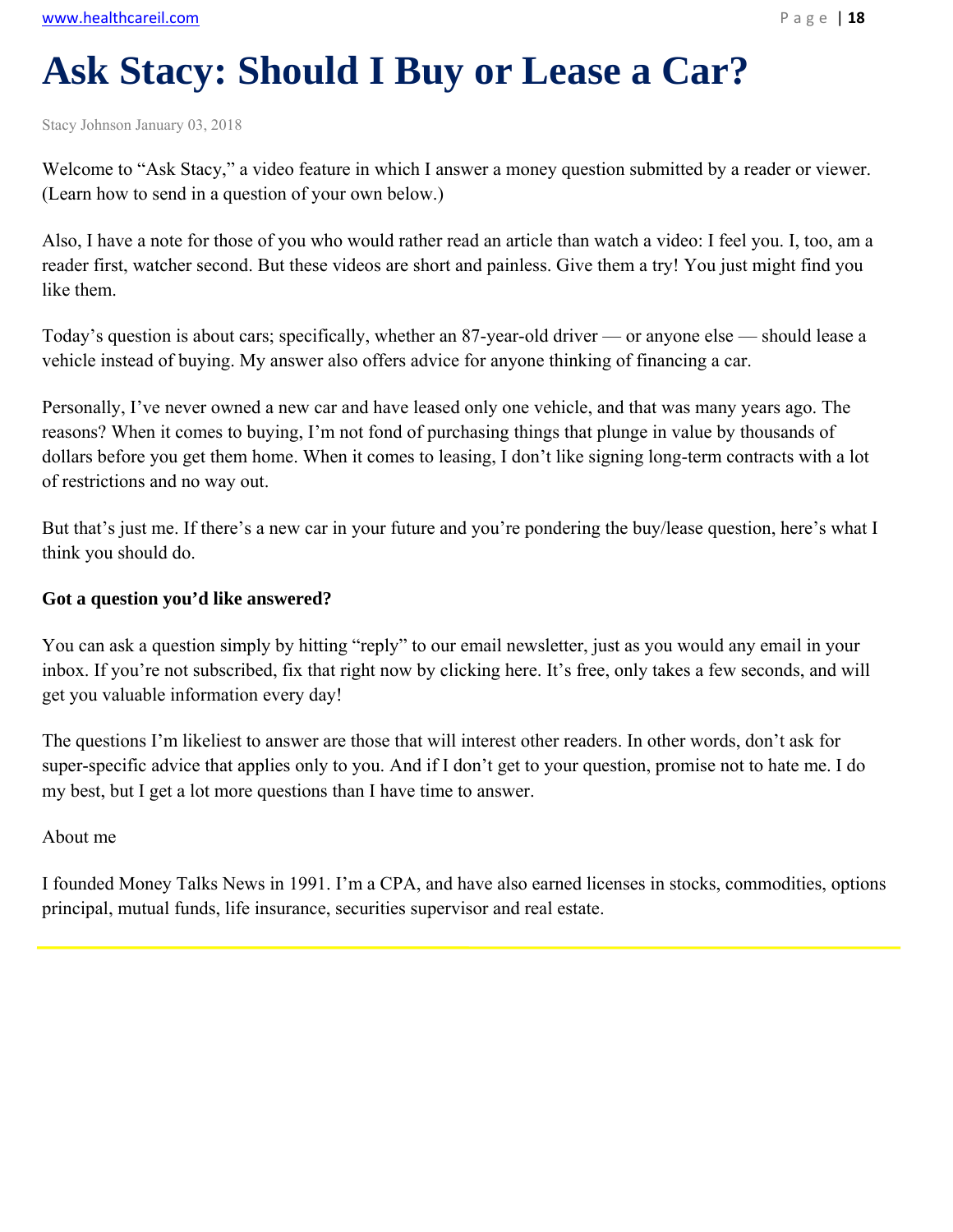## **Your pay-TV rate might be increasing — here's what to do about it**

Rob Pegoraro Contributing Editor Yahoo Finance December 31, 2017

Cable and Satellite TV providers are raising their rates, but you can do more than just get steamed about it.

For many pay-TV subscribers, the new year will bring a rerun of an old habit among cable and satellite operators: a new round of rate and fee increases.

These shouldn't come as a surprise, considering the history of pay-TV price hikes: An October 2016 report by the Federal Communications Commission, the most recent in an ongoing series, found that cable costs had increased faster than the overall rate of inflation every year from 1992 to 2015.

But that doesn't mean that you should like these latest increases, or that there's nothing you can do about them. You have options beyond swearing, or swearing off, pay-TV entirely … though if cutting back on service doesn't do enough to trim the bill, you shouldn't rule out the cord-cutting alternative either.

#### **Changes at some major providers**

Going from biggest to smallest, here's what the top seven pay-TV providers have in store for your monthly bill. In most cases, subscribers receiving a promotional discount for the first year or two of service shouldn't see any increases.

**AT&T (T):** At its DirecTV satellite service, the monthly rates on all its bundles, with the exception of a minimum-service option, will increase from \$2 to \$8 starting Jan. 21, while all but the lowest tier of regional sports networks will cost 70 cents to \$1 more a month. On the company's U-verse fiber-optic TV service, all but the basic bundle will increase by \$2 to \$8 a month starting Jan. 21.

**Comcast (CMCSA):** The nation's biggest cable operator isn't raising rates uniformly across its markets although it says the increase nationwide will average 2.2% — but sent a PDF provided to Washington subscribers outlining price hikes that went into effect Dec. 20. It shows every TV bundle but "limited basic" increased by a dollar or two a month. For instance, "expanded basic" went from \$50.90 to \$52. Meanwhile, the broadcast-TV fee climbed from \$7 to \$8 and the regional-sports-network fee is now \$6.75, up from \$5.

Comcast's internet service also got generally pricier — for instance, the "Performance Pro" tier now costs \$89.95, versus \$84.95 before — and the cable-modem rental fee that you should avoid by buying a modem for yourself went from \$10 to \$11 a month.

**Charter (CHTR):** Publicists for the company that does business as Spectrum did not answer two emails requesting a breakdown of its price changes, but the Lexington Herald-Leader reported that city subscribers will see basic TV service go from \$15 to \$20 starting Jan. 1 (although expanded-basic TV will drop from \$54.99 to \$49.99), while all of its triple-play combinations of internet, TV and phone service will get \$10 a month more expensive. The paper also reported that sports channels and cable boxes will get more expensive.

**Dish Network (DISH):** Starting in mid-January, the satellite-TV firm will hike the monthly rate of most of its channel bundles by \$3 a month, while local channels will increase from \$10 to \$12.

Verizon (VZ): Yahoo Finance's parent firm does not have any general rate increases planned.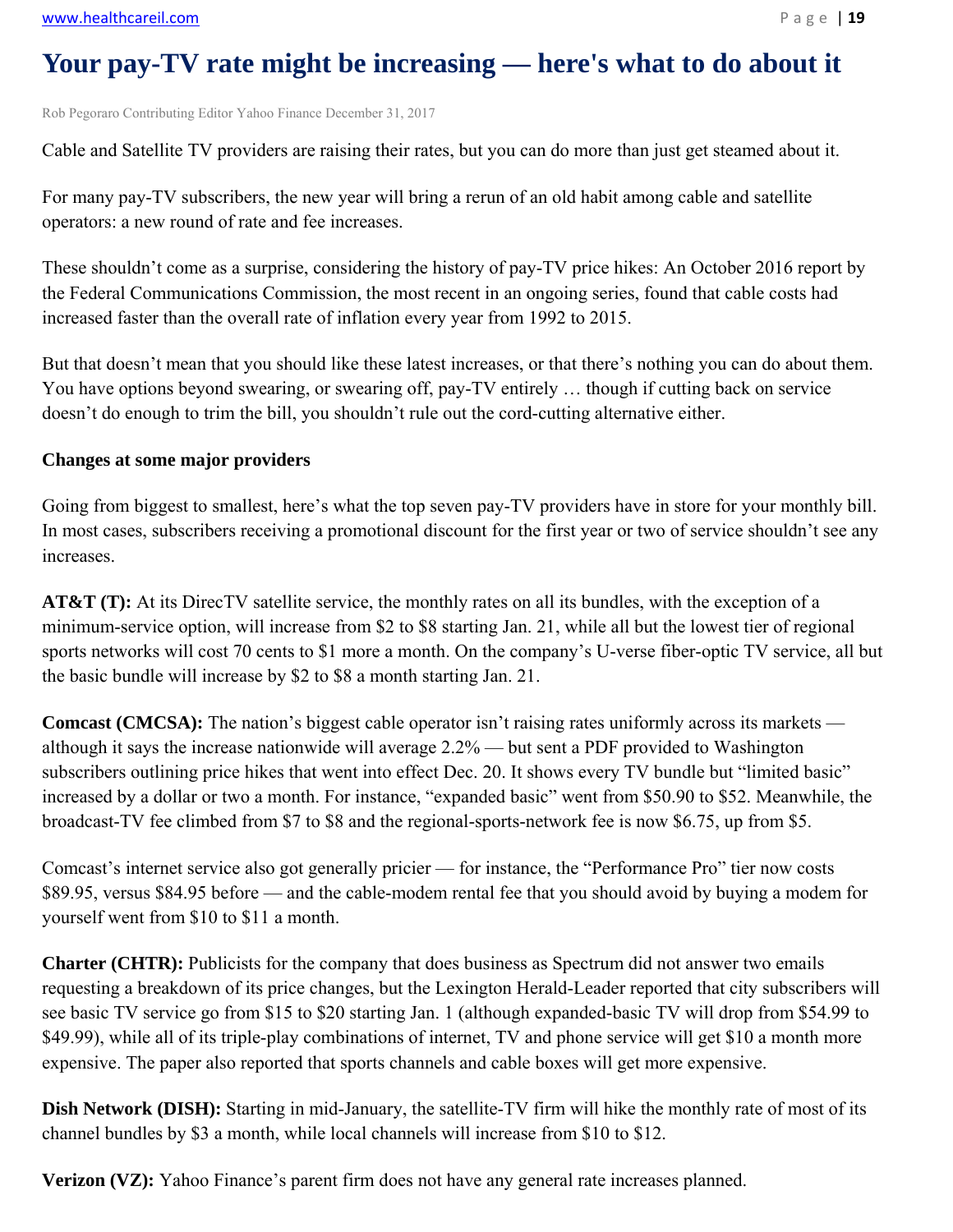#### www.healthcareil.com **blue and the set of the set of the set of the set of the set of the set of the set of the set of the set of the set of the set of the set of the set of the set of the set of the set of the set of the**

**Cox:** TV bundles will get from \$1 to \$5 more expensive each month, the broadcast fee will almost double from \$4 to \$7 and regional-sports-network fees will rise by \$4.20 to \$5.15, depending on market. Finally, internet plans will cost from \$2 to \$4 more. These rate hikes will take effect beginning Jan. 5, although some markets may not see them three months later.

**Altice:** Subscribers to its Optimum cable-TV service already got hit with rate increases. Norwalk, Connecticut's The Hour reported in October that Altice would hike the cost of its "broadcast basic" bundle to \$20, an increase of \$2 to \$6 depending on when people signed up, and would impose a \$4 broadcast fee on existing subscribers to that package who had been exempted from that fee before.

#### **What you can do about these**

The easiest rate hikes to dodge are those involving equipment: Remove a cable box from the second or third TV in your house and replace it with an over-the-air antenna (if your reception is good enough) or streaming video services (if you have 10 megabits per second of bandwidth, which most broadband subscribers do).

That streaming app may even come from your cable operator. Although the industry as a whole quietly walked away from a "Ditch the Box" pledge to develop these apps when the Federal Communications Commission was moving to require cable operators to offer them, some have since shipped their own. For example, you can dodge any increase in Charter's box-rental fee by putting its app on a Roku player.

With programming increases, you'll have to rethink the value to you of regional sports networks, long the biggest source of inflation in the pay-TV universe, and high-end channel bundles. Switching from cable to satellite TV or vice versa is an option too, but not for many apartment dwellers or anybody without a clear view of the southern sky–and most Americans don't have a choice of two cable operators.

Or you can do what millions of Americans already have and dump traditional pay TV entirely in favor of a live streaming-TV service like AT&Ts' DirecTV Now, Dish's Sling TV, Hulu, Google's (GOOG, GOOGL) YouTube TV, or Sony's (SNE) PlayStation Vue.

#### **Pay TV's transparency problem**

This annual ritual of price increases represents a serious problem for cable and satellite TV operators. Considering that the entire business model of the traditional gigantic channel bundle relies on TV networks getting a third party (your cable or satellite service) to pass on a channel's cost to somebody with no say in that channel's inclusion (you, the subscriber), it may not be one they can solve anytime soon.

But cable and satellite companies could and should own up about these increases by documenting them on their websites–as AT&T did but the other firms above did not–instead of letting customers discover them in an e-mail or a bill insert. That's no way to earn a customer's trust or their continued business.